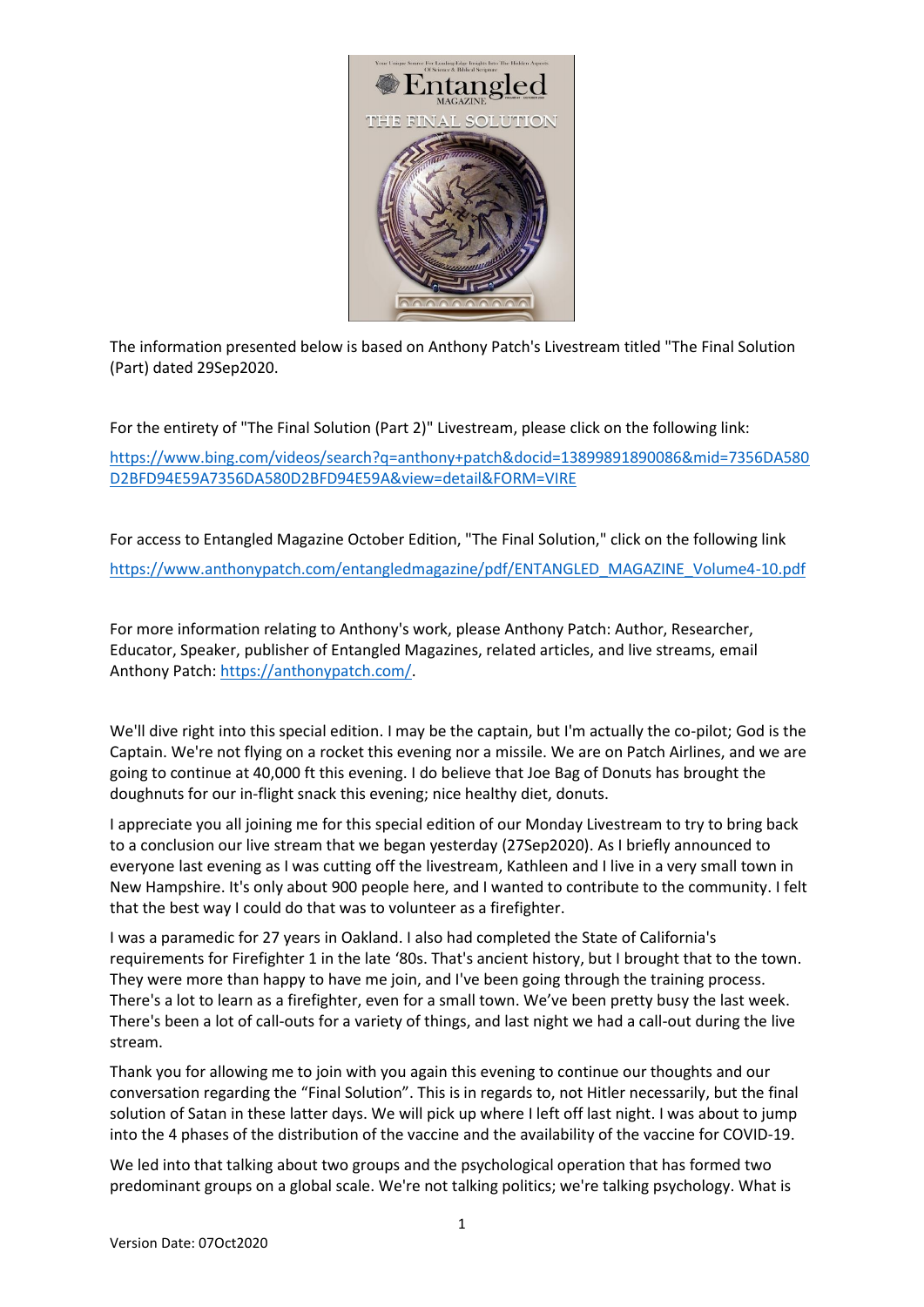

going on is we have one group that is demanding the vaccine, demanding people wear a mask, demanding quarantine. In other words, they are very pro-vaccine specific to COVID. The other group is the anti-lockdown group, as I'm calling them. Those that are ramping up their efforts to push back against the lockdown. Now they're not necessarily pushing back against the vaccine, and this is the interesting factor in this psychological operation built upon problem-reaction-solution.

The two groups; they are bifurcated groups. They're divided. They're both angry. They have similar characteristics. They both are reacting. The problem is the plandemic, COVID-19. One group is reacting angrily, demanding lockdown. The other group is anti-lockdown and equally angry. In fact, their anger is increasing. It is increasing as the numbers come in. In the scenario of the spiking of the number of COVID cases as a result of people going back to school, including the universities, people going back to their jobs, to the workplace.

But predominantly, I'm suggesting that you focus on the numbers coming out of the universities, the high schools, the elementary schools, the preschools. As children go back to school, young people go back to school, inevitably there is going to be a second phase, the second spike, to the COVID numbers, and that's by design. The anti-lockdown group will become even more vociferous, more vocal, more angry as the governments around the world clamp down again because of the spike. The reaction is more anger by the anti-lockdown group.

Though on the surface, those two groups from 40,000 ft. on Patch Airlines, we can actually see what is going on down at ground level. Specifically, we have two groups that are pitted against one another, but both groups are identical because they are both reacting to the Hegelian dialectic of problem-reaction-solution. They will come together in their equality. Their equal demand for a solution

Again, a psychological operation exhibits itself as two groups that have reacted angrily, and now in the solution, they are demanding a solution. The anti-lockdown group is demanding a solution to the lockdown to bring lockdowns to an end. While the other group, the pro-lockdown, is demanding a solution because they are angry against not only the anti-lockdown group. Those who are violating the rules as they see it: not wearing their masks, not staying 6 ft. apart, socially isolating, socially distancing one another. People that are violating quarantines.

The group that is following the governments' narratives around the world demand a solution because they see people violating the rules, violating the lockdown. So, they come together, these two opposing groups, equally angry, spiking COVID numbers of COVID cases, the case numbers are increasing. As I said yesterday, the numbers are purely artificial, purely to serve the narrative.

What is that solution? Well, that's obvious to us. The narrative of the elite, so to speak, are pushing the vaccine. I shared with you yesterday the website that lists all of the vaccine research that is going on by companies, by drug companies, and where they are in their timelines. What I want to segue to tonight is the 4 phases of the distribution of the various types of vaccines.

As I cautioned you last night, two types of vaccines will be in the mainstream media presented to the general public who don't really understand what's going on, don't really understand the science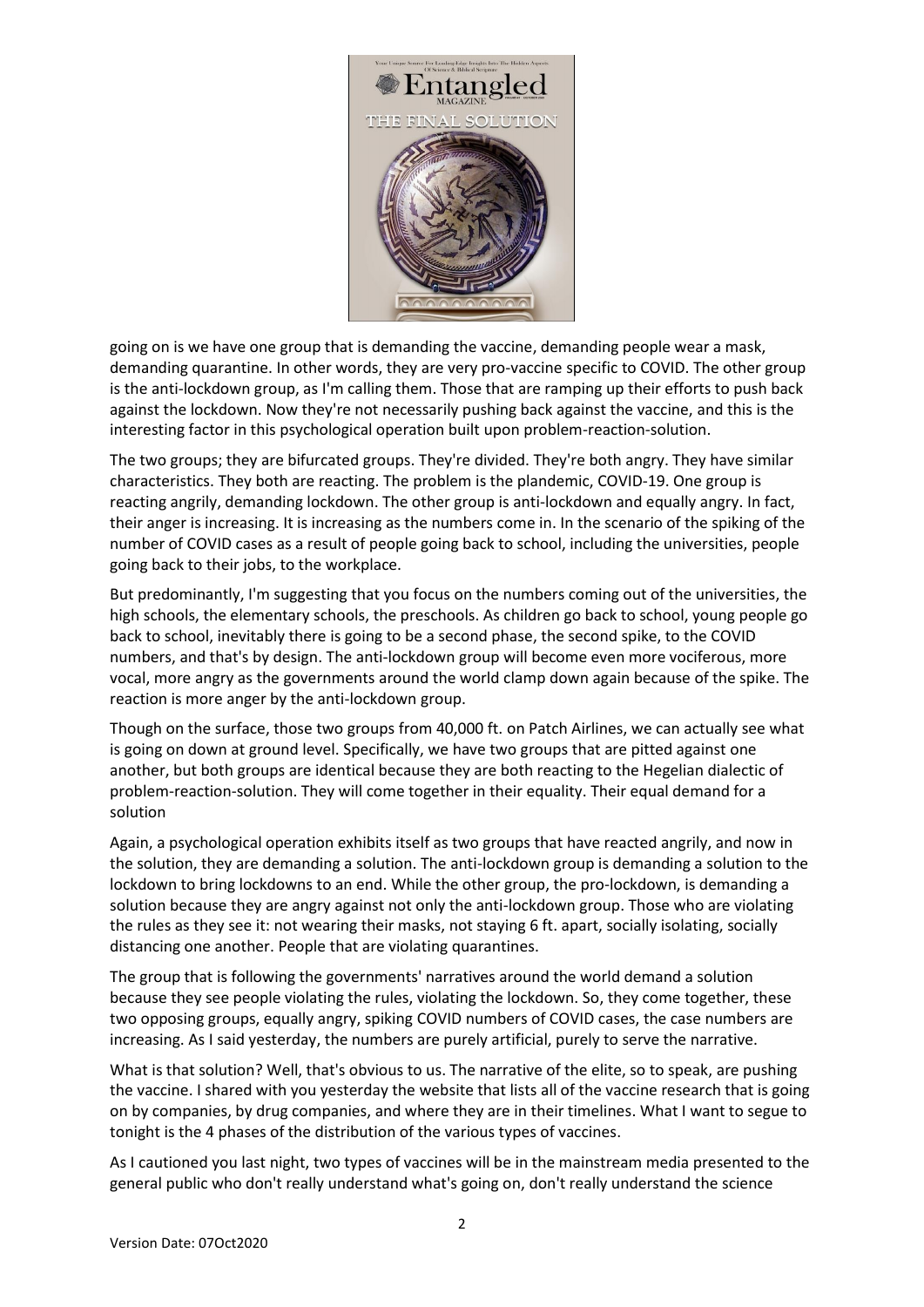

behind a DNA or a messenger RNA vaccine. In this narrowing of the funnel of the global population that doesn't understand what's going on, doesn't understand the science, we have a very small group of people on this planet (yourselves included) that have, through the Holy Spirit, been supernaturally equipped with the knowledge and the understanding, the interpretation, the insightfulness of what's going on, and understanding the science behind what's going on with the psychological operation. You have been supernaturally equipped, and your knowledge will continue, and your understanding will continue to increase as it says in Revelation in the latter days.

But the majority of the population is clueless. They just follow the narrative. Therefore, mainstream media will continue to speak in terms of using the label "DNA" in talking about vaccines. It will only be later on in these 4 phases I'm about to present to you that they will begin to be more specific in the media and start speaking with the label presenting the label of "messenger RNA" or just "RNA."

But what the media will never tell you, never tell them, the global population is what we have been (Kathleen and I) have been presenting to you all of this year. Specifically, in March, when we first presented the microneedle array patch delivery system of the vaccine. What they will not tell you is that this vaccine will change the DNA of the recipients of that vaccine, permanently altering DNA, rendering themselves separate from God. God will no longer find their names, which is their DNA, no longer find their names written in the Lamb's Book of Life. Because they're separated from God,

their soul is separated from God, and their soul is then condemned because they've taken the mark of the beast willingly, knowing that it is the mark of the beast.

It will be completely explained as the mark of the beast, labeled as the mark of the beast, in phase 4. I'll go through all four phases here. This will be the worship of the Antichrist, who, in his performance of lying signs and wonders, will be presenting solutions to the world that result in people applauding and worshiping him and being more than happy to take the mark of the beast. Including the two camps, the two groups, those that were pro-narrative, pro-lockdown, and the other group, the antilockdown group, both of those groups coming together and willingly applauding the mark of the beast.

But they don't understand that their DNA will be changed when they take the mark because they turn their backs on God. They don't have the benefit of the understanding, the interpretation, the insights, the supernatural knowledge bestowed upon those that are saved by the Holy Spirit. That is the gift.

The majority of the population of the world will take the solution, the final solution. This is what Hitler was trying to achieve. His people, his cadre, were into DNA modification. They didn't have the technology that we have today and, therefore, could not achieve the final solution.

But the final solution is the changing of everyone's DNA that takes the mark of the beast because Satan's solution is condemning a person's soul to hell for all eternity.

Now, let's take a deep breath. Satan's modus operandi is to counterfeit that which God created. He cannot create anything himself. Here's a counterfeit for you in this discussion of the final solution.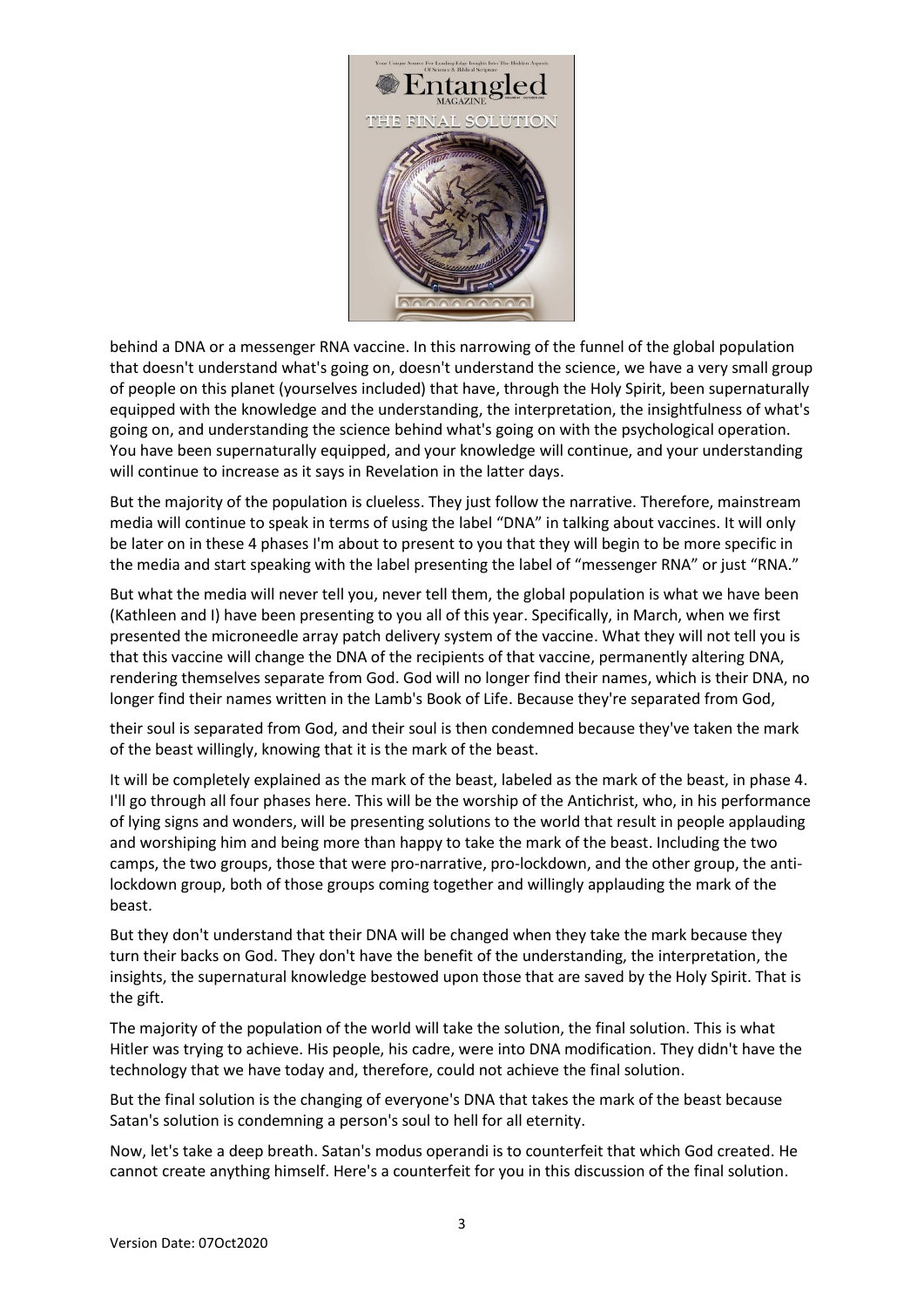

When we are born again through the grace of God, when we are gifted with the remission of our sins, the cleansing of our sins, we are born again.

I maintain that our DNA is actually changed when we're born again. That we have taken on the full armor of God in so far as our DNA has been changed, and it is armored against the changes that Satan is pushing on humanity.

Does that mean that you are protected if you take the mark of the beast? If you take the vaccine for COVID-19? If you have taken into your body, by way of the microneedle array patch, the messenger RNA that travels to the nucleus of every cell in your body and changes the DNA?

Because that's what RNA does, it produces the double helix, the double-stranded DNA. That's why RNA changes the DNA of the host because that's what it does, normally. It produces DNA. It pushes aside if you will; it renders inert the original DNA. This is why God no longer finds the DNA that he created. It's displaced by Satan's creation of a new DNA, by way of RNA, the natural process of RNA, an RNA that has a man-arranged sequence of nucleotides. They've rearranged the genome, artificially. That's one example of a counterfeit of God's creation.

But when we focus upon our DNA being changed by way of salvation because of the sacrifice of Jesus Christ, and we are born again. We're born again to heaven. We're destined to heaven. That bornagain scenario and it's a phrase, that's a scenario label that has been overused, but it's familiar, so I use it again here tonight. When we are born again through God's process, Satan counterfeits.

This is the important point tonight. This is what the final solution is all about. Satan's version of a person being born again is their taking the mark of the beast, which signifies their allegiance, their pledge of allegiance, their worship of the Antichrist, as opposed to worshiping Jesus Christ and God. Satan's version of being born again is taking the mark that changes the DNA of the person.

That is Satan's version of being born again is the DNA modification through the vaccine available only to those that willingly take and knowingly take the mark of the beast. That's the counterfeit of God's children being born again. The benefit of being born again through the salvation of Jesus Christ is that we have this perspective from 40,000 ft. on Patch Airlines of what is really going on. This is why the rest of the world is blind.

As a point of review, let me go back to the graphic that I used yesterday. For our Scripture, we are using Romans 8:3, which I presented yesterday. I'll get into that in a moment again, and then we'll go to the four phases.

Here [graphic on screen] with the human cell, we have the nucleus here. We have the nucleus within the cell. RNA is delivered by hydrogel; hydrogel that has within it micro-nanosized magnetic particles, magnetic particles that respond to magnetism. They respond to a 5G electromagnetic signal that propels the hydrogel, that carries the messenger RNA, and provides the mechanism by way of the hydrogel, moving (carrying) the RNA to penetrate the outer cell membrane, travel through the cytoplasm (the liquid), and penetrate the next membrane which is the membrane around (surrounding) the nucleus.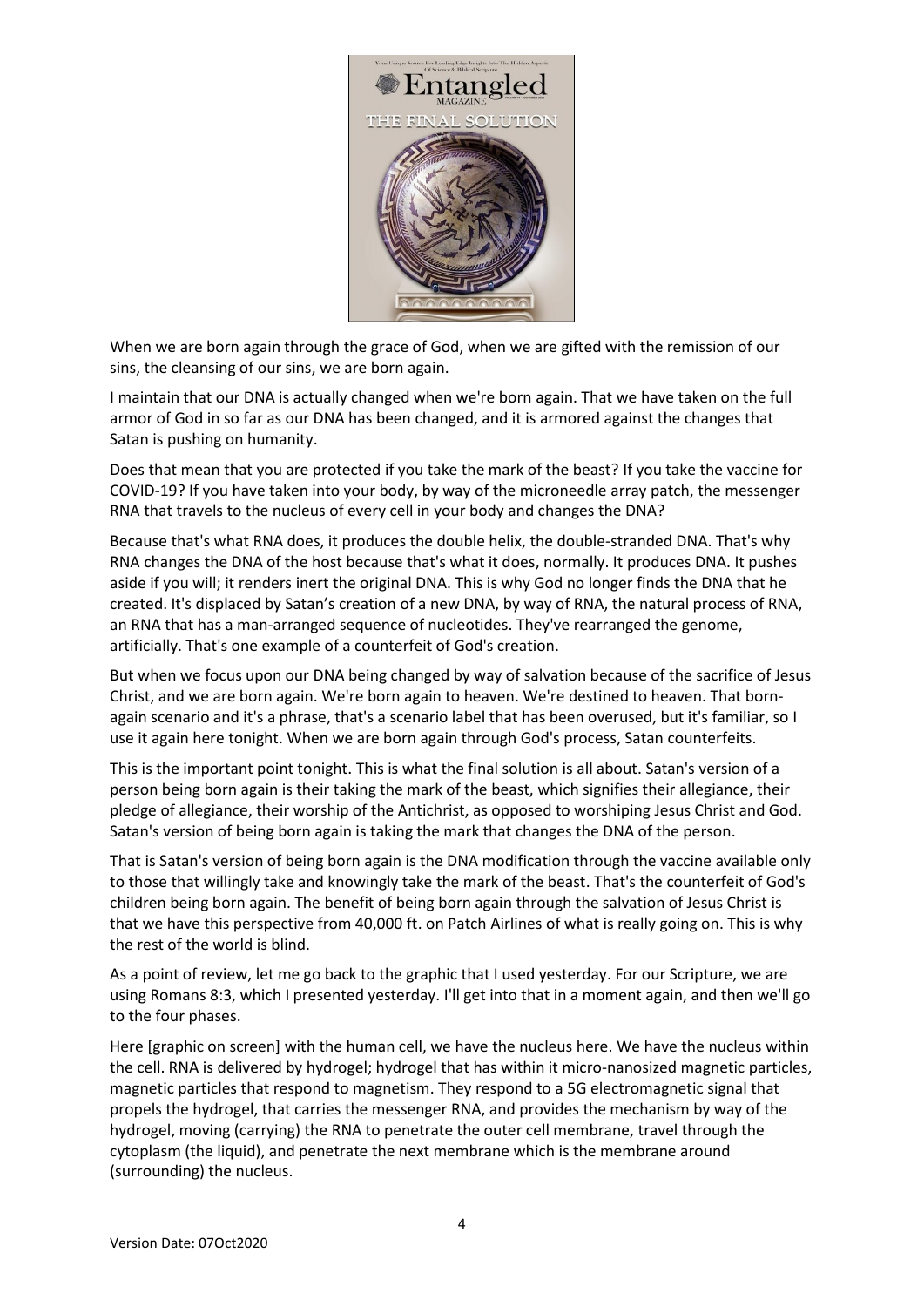

Once it enters the nucleus, the RNA does what it does naturally. It begins to replicate into a doublestrand, a twisted helix, a helical pattern of DNA. But a DNA that is coded artificially (c-o-d-e-d, coded), a genomic (a genetic sequence) that is artificially first designed in silico. In silico meaning in the software, in the silicon of the computer. Think of CRISPR technology, a rearrangement of the nucleotides. That's what comprises the RNA, and then the RNA reproduces that artificial arrangement of the nucleotides producing an artificial DNA sequence. And it's permanent.

We presented the medical literature in this: the medical professionals, their testimony, their transcripts in the pages of Entangled Magazine. We are simply reporting those facts and those testimonies that this permanently alters the human DNA. This will not be presented to the people through the mainstream media.

People won't even listen even if it was presented because they are so angry. Their reaction in the problem-reaction-solution, their reaction of anger and fear is so exacerbated, so accelerated, so heightened by the coming spike numbers of COVID 19, and the constant pushing by the governments to accelerate the development of the solution, the final solution, the vaccine that people won't listen. All they want is a quick fix. They want a quick solution.

Both groups: that are opposing those that are pro-lock down; and those that are anti-lockdown. Both will demand the solution, the final solution, the vaccine for their own reasons. This is psychologically induced. This is psychological programming. This was designed by artificial intelligence itself, learning in its early phases from observation of human behavior, understanding human behavior, and advancing artificial intelligence.

It has reached the point, and this was back in 2018. This was clearly in the literature that through artificial intelligence, man created this plandemic scenario, and the timing of the beginning of that scenario, the launching of it, was established through artificial intelligence. What we are immersed in right now is a scenario and a narrative created through artificial intelligence. The source of artificial intelligence is Satan himself.

We will go to the 4 phases, but we'll do that right after I refer back to Romans 8, beginning with verse 1. With all of what I've just said is a backdrop, these verses will leap off the page.

Verse 1, "Therefore, there is now no condemnation for those who are in Christ." What is the condemnation today? We're taking familiar Scripture and applying it in the modern context. What is the condemnation? It is the mark of the beast condemning a person's soul to hell for all eternity. But not for us that are in Jesus Christ Jesus because we understand what's going on. We see the danger.

Verse 2, "For in Christ Jesus the law of the Spirit of Life set you free from the law of sin and death. For what the law was powerless to do in that it was weakened by the flesh, God did by sending his own Son in the likeness of sinful man as an offering for sin. He thus condemned sin in the flesh so that the righteous standard of the law might be fulfilled in us who do not walk according to the flesh but according to the Spirit.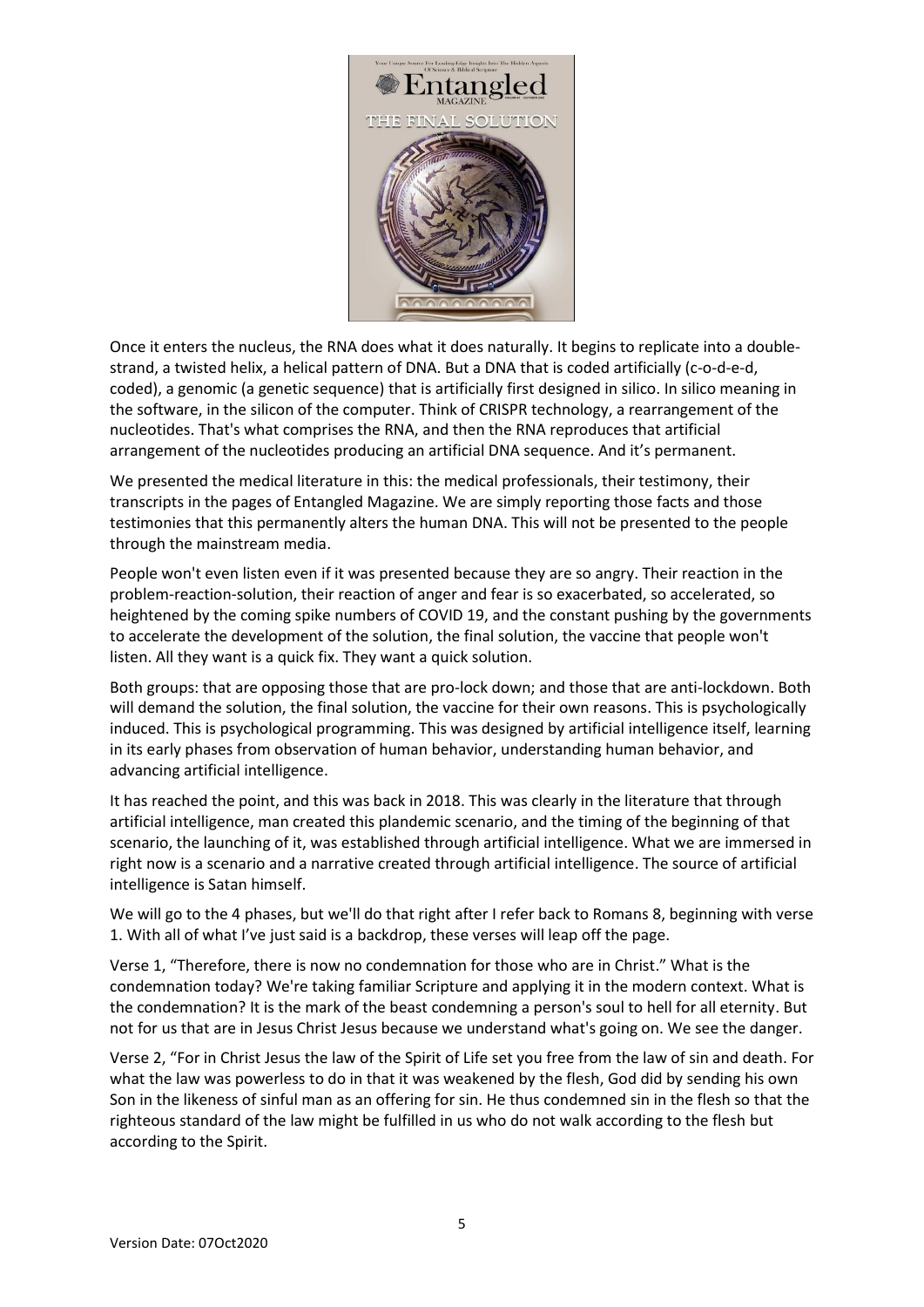

Those who live according to the flesh set their minds on the things of the flesh. But those who live according to the spirit set their minds on the things of the spirit. The mind of the flesh is death. The mind of the Spirit is life and peace because the mind of the flesh is hostile to God. It does not submit to God's law, nor can it do so. Those controlled by the flesh cannot please God.

You, however, are controlled not by the flesh but by the Spirit and if the Spirit of God lives in you. And if anyone does not have the Spirit of Christ, he does not belong to Christ. But if Christ is in you, your body is dead because of sin. Yet your spirit is alive because of righteousness. And if the Spirit of him who raised Jesus from the dead is living in you, he who raised Christ Jesus from the dead will also give life to your mortal bodies through this Spirit who lives in you."

You can read the balance of Romans 8; it is speaking directly to the abomination that causes desolation. The destruction of the human body: the temple of the Holy Spirit, for those that are saved; for the unsaved that remain in the flesh, they turn their flesh, their back, against God. Therefore, they're subject to having their DNA undergo this abomination that condemns their soul to hell.

This is the final solution that Satan has been seeking for centuries. His solution is the destruction of God's creation. His solution is changing the DNA so as to steal the souls. Why is the DNA being changed? It is to steal souls. All of this was planned through Satan's inspiration for the creation of artificial intelligence and the false prophets behind artificial intelligence-driven by quantum computing. The development of quantum computing runs parallel in the timelines that move in lockstep in the development of quantum computing and artificial intelligence.

Quantum computing was designed specifically for the mark of the beast, specifically for the development of AI. Those false prophets within the scientific community developing quantum computing and AI together, they claim, they profess that artificially intelligent humans, through modification of the DNA through their brain-computer interfaces (through the transhumanist agenda) that those humans equipped with that artificial intelligence will be able to do everything that a human can do-and do it better.

Do everything better, the false prophets preach. That AI will do everything better than a human. Those are the lies put forth by Satan in the development of quantum computing and thereby the development of artificial intelligence.

Know them by their fruits. What are the fruits of the false prophets of these technologies? Fruits meaning the results, the proof, the evidence, the facts, it's all that which Kathleen and I have been presenting to you. The fruits coalesce to the focal point of the mark of the beast changing a person's DNA to steal their souls, condemning their souls to hell for all eternity, separating them permanently from God. This is what Satan has been seeking for thousands of years.

This is the changing of the DNA, thus, resulting in the stealing of the souls. You see, when a person's DNA, their name, is no longer found in the lamb's Book of Life, there's only one direction for a person's soul. A person's destiny is sealed by that mark of the beast. A mark is a seal. There's only one direction that a person's soul can travel. God doesn't recognize the person anymore. Where does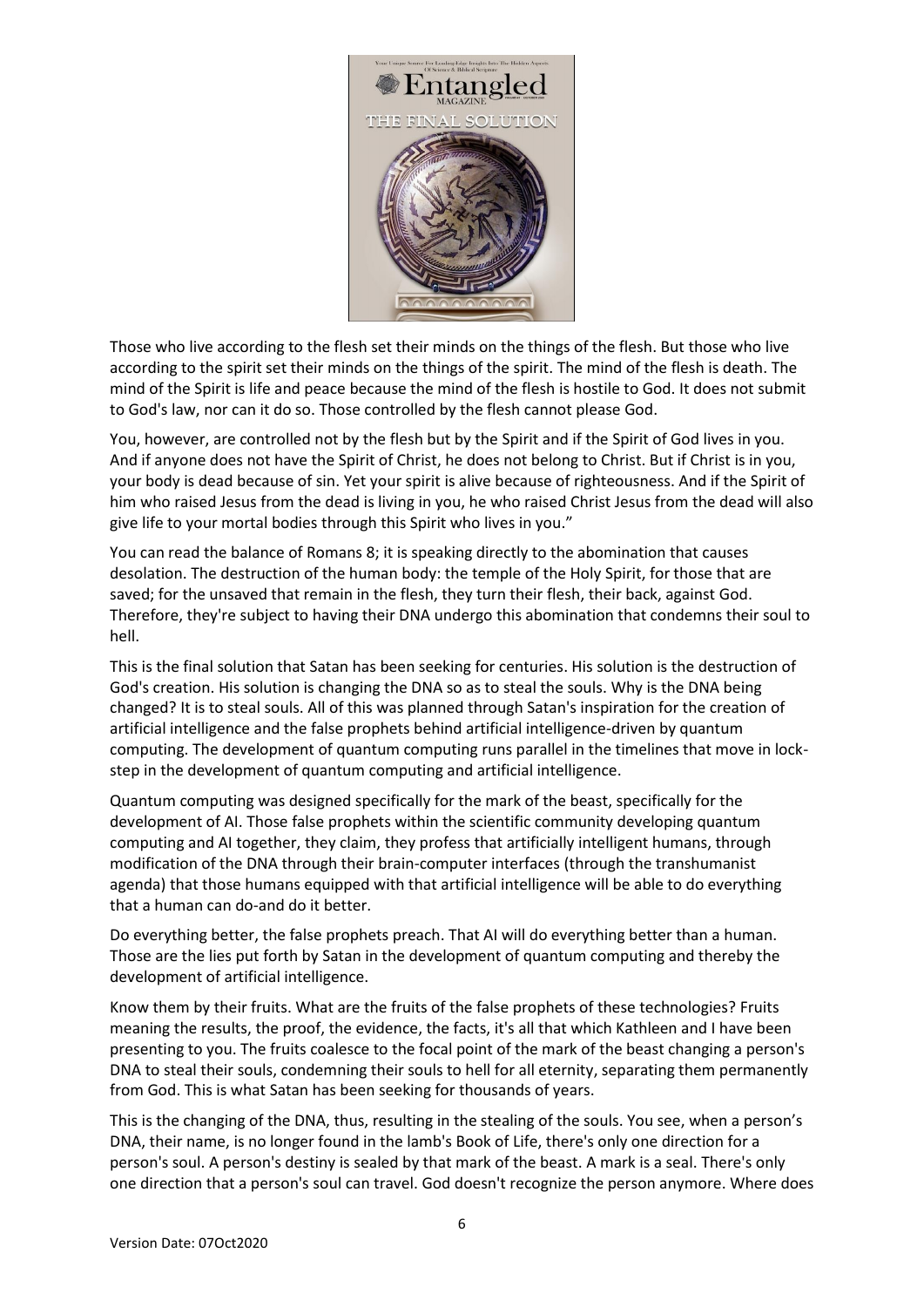

the soul go if it's not eligible to go to heaven to continue in a personal relationship with God and Jesus Christ and the Holy Ghost? There's only one alternative, and that is hell.

That's the final solution. We are facing that. The timeline shows us that we are facing that now we as those that are saved, whose DNA has been changed by the shedding of Christ's DNA, his blood, we have nothing to fear. We know our destiny. We know that we are sealed. We have God's seal on our forehead already. We are sealed. Our fate, if you like to think of it that way, it's sealed. We have a permanent relationship with the Holy Trinity.

We see the timeline, Operation Warp Speed. I'm going to share the 4 phases with you right now. These are indicators, not setting dates. What I shared with you about the development timelines of the vaccines, these are just timelines. They are markers on the road, on the path in this season. But from 40,000 ft. on Patch Airlines, we can see the timeline, most of the world cannot.

The revealing of the identity of the Antichrist is very near. We can use it as a guide to the timelines of the development of the vaccines and the timelines of the distribution of the vaccines.

Let's go to the 4 phases. I posted this to the Patrons. These are the 4 phases I'm going to go to the article that I posted. This is the benefit for those of you who are listening from the general public, this evening as well as when this is posted openly on YouTube. One of the benefits of joining us as a patron is you have this information sent to you to reference as we're going through the live stream.

The title of this is "The US Advisory Group lays out detailed recommendations on how to prioritize the COVID-19 vaccine." This comes to us by way of statnews.com dated September 1st of this year. "A new report that aims to prioritize groups to receive COVID 19 vaccine focuses on who is at risk rather than using job categories or ethnic groups to determine who should be at the front of the line."

Now yesterday, I gave you the big takeaway: The 4th Phase will be the microneedle array delivery system of the vaccine. I said yesterday the vaccine that they're going to deliver is not a cure for COVID-19. They're not trying to cure what essentially is no worse than a seasonal flu. They're not trying to vaccinate people against it. They're not trying to treat the signs and symptoms of those that are exhibiting those.

All they are going to deliver, as I said yesterday, in Phase 4 is a placebo: Sterile water (sterile normal saline). All they want to deliver is messenger RNA. That's all they want to do. They want to get that into everyone's bloodstream, so it is delivered into the brain and into every cell in the body.

What is all this theater about drug companies developing and testing vaccines? It's all for profit in the short term. In the near term, it is all a scenario to benefit financially those that are involved with drug companies.

In the end, it is just a placebo that will be delivered. How do I know that? I don't mean to sound like I'm pontificating or making more of myself and Kathleen than we are. We're just your researchers and your reporters that you have hired us through Patreon to report. What I'm sharing with you is what you experience in your own research as led by the Holy Spirit, as inspired by the Holy Spirit, as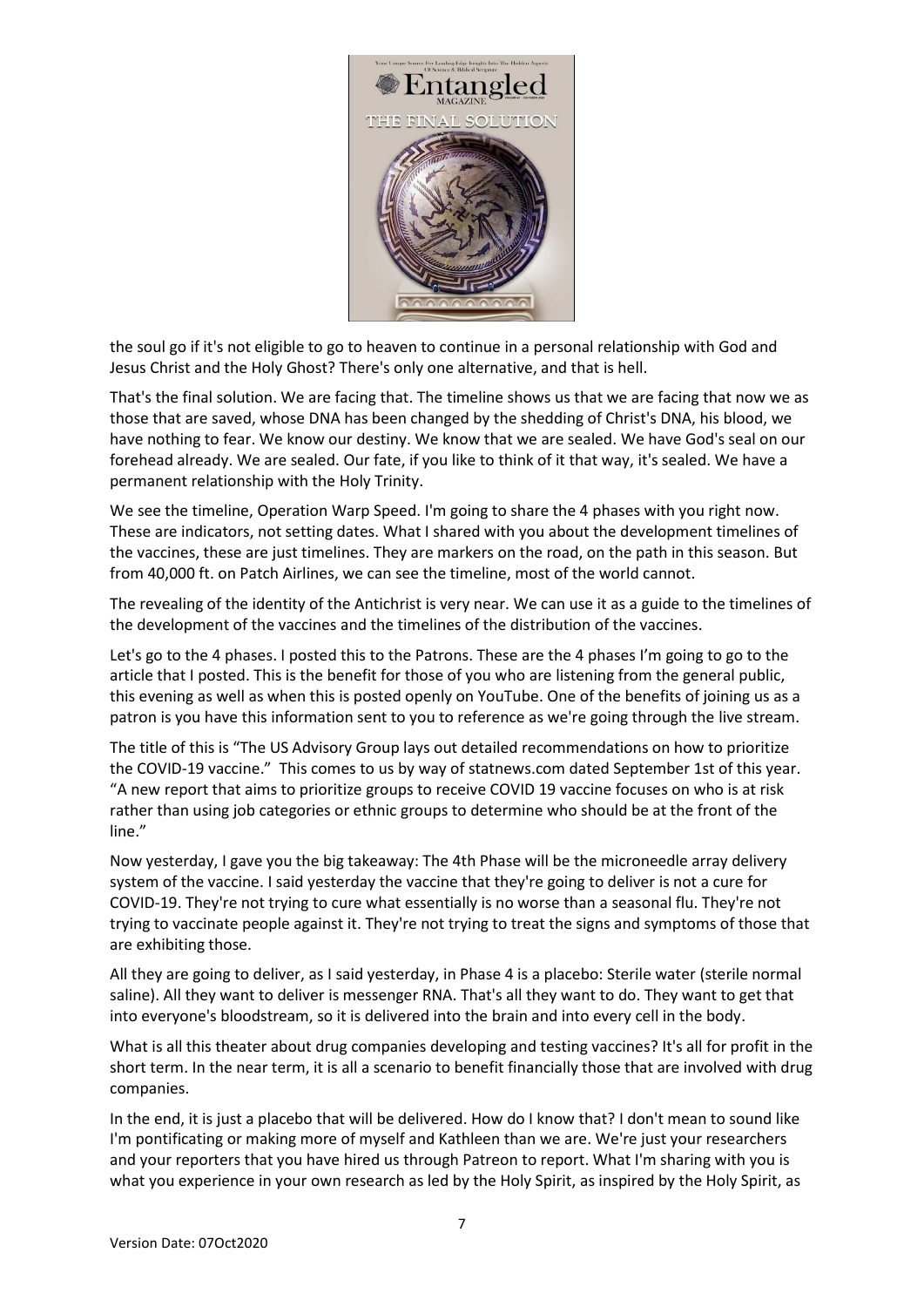

revealed by the Holy Spirit, as interpreted by the Holy Spirit, in your own supernaturally increase in knowledge that you are already experiencing. We are as well. We are in this with you as equals.

What I'm saying here is that supernaturally we are all given this understanding, and the understanding specifically that I'm talking about here, tonight at this moment, is that this vaccine will be nothing more than a placebo to deliver messenger RNA into every nucleus of every cell to then reproduce the DNA that is not recognized by God. That's phase 4. Let's go through this

"It was widely expected that health care workers would be the first priority grouping, and some though not all are. There were also many voices arguing for people of color to be given priority access because the pandemic has exacted a disproportionately heavy toll on Black and Latino people both in terms of overall numbers of infections and deaths. In the end, the panel of experts that wrote the priority, setting the framework for the National Academy of Science Engineering and Medicine, chose, instead, to focus on the factors that create the risk for some people of color since systemic racism that leads to higher levels of poor health and socio-economic factors such as working in jobs that cannot be done from home or living in crowded settings."

The report, a draft was issued on Tuesday. Again, this article was dated September  $1^{\text{st}}$ , quote, "This virus has no sense of skin color, but it can exploit vulnerability," said Bill Foege, a former Director of the CDC who was a co-chair of the committee. The committee was set up by the National Academies at the request of Francis Collins, Director of the National Institutes of Health, and Robert Redfield, the Director of the CDC. Foege said he expects pushback. A virtual public meeting on the recommendations will be held Wednesday afternoon."

That's in the past that's already happened, and written comments can be submitted until Friday. The committee's final report will be submitted later in September. When COVID-19 vaccines are approved for use, initial supplies will be tight, potentially in the tens of millions of doses. Most of the vaccines under development will require two-doses per person: A priming dose followed by a booster either three or four weeks later.

Let's look at the graphic I have posted—Phase 1, 2, 3, and 4. Let's go again to Phase 4: Everyone residing in the United States who did not receive the vaccine in previous phases.

Why am I jumping to Phase 4? Problem-reaction-solution. You have the two groups opposing one another but both in agreement that they want a solution. Their anger will quickly push the population and the distribution from Phase 1, which will be a hypodermic needle delivery of the vaccine through Phase 2 and Phase 3.

**Phase 1** is the jump-start phase: High-risk workers, and health care facilities, first responders.

**Phase 1b:** People of all ages with comorbid and underlying conditions that put them significantly higher at higher risk and older adults living in congregate or overcrowded settings.

**Phase 2**: Critical risk workers: Workers who are both in industries, essential to the functioning of society, and at substantially high risk of exposure. Teachers and school staff, people of all ages with comorbid and underlying conditions that put them at risk. All older adults not included in Phase 1.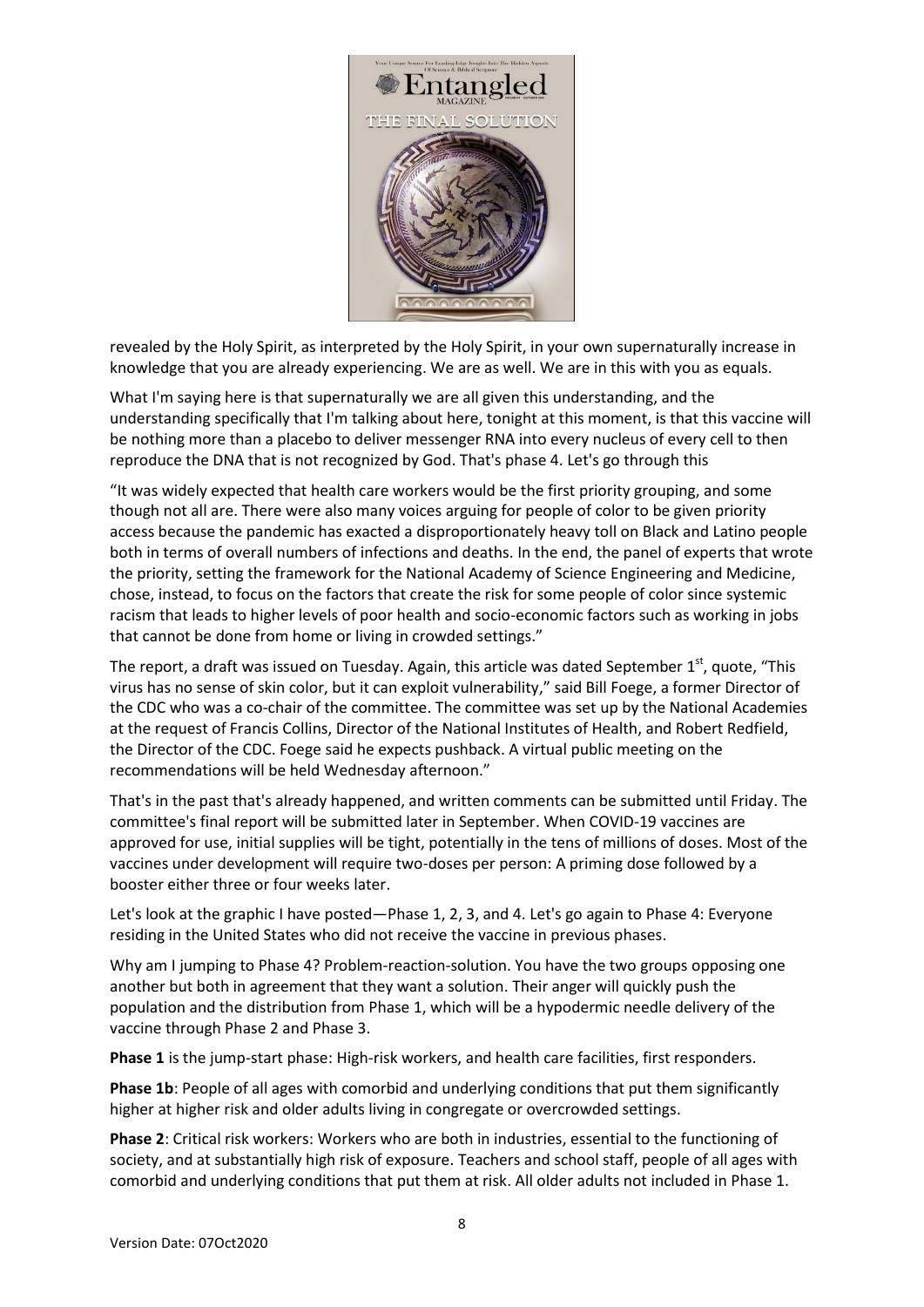

People in homeless shelters or group homes for individuals of physical or mental disabilities or in recovery. People in prisons, jails, detention centers, and similar facilities, and staff who work in such settings.

**Phase 3**: Young adults, children, workers, and industries essential to the functioning society.

## **Phase 4**: Everyone.

They're going to quickly move through the first 3 Phases because you have two groups that are so angry and so demanding of a solution. They're not going to allow for this phased-in distribution. How can I say that? Operation Warp Speed does not just apply solely to the development of the vaccine, and we shared this with you last month, but it applies (Operation Warp Speed) to the distribution. Remember, Trump wanted by October 1st, we told you this four weeks ago. He wanted it by October 1st, partly for political reasons because of the November 2nd elections.

But also, because he is the spokesperson for the elite that are pushing this AI-designed and AI-timed plandemic. They know they're just going to inject people with a placebo delivering the messenger RNA. They have to get people so angry, so fearful. The fear factor generates the anger, and the anger generates the demand for the solution.

And because Operation Warp Speed applies to the distribution of the vaccine, they will quickly move through the first 3 Phases so they can get to everyone, Phase 4. This is not just the United States. This same 4-phase process of distribution applies to every country. This just happens to be presented by the CDC in the National Institutes of Health here in this country. But it is the same 4 Phases that will be applied to the entire global population.

Why is this being accelerated? Why are they pushing Operation Warp Speed? From 40,000 ft. Patch Airlines, with the benefit of the Holy Spirit providing supernaturally the understanding of what is going on, we can understand why it's moving so quickly.

It's moving so quickly because Satan wants to bring on his kingdom as quickly as possible. I've said it many times, and I'll repeat it again. He is trying to conduct an end-run maneuver, borrowing from football. He's trying to circumvent God's timeline, his plan. Given his hubris, Satan doesn't even have the self-awareness that he is the instrument of judgment of God himself. Therefore, he cannot violate the timeline, but, in his hubris, he thinks he can.

He's pushing humanity, his slaves, to achieve his goal, which is to establish his kingdom through the Antichrist. It is Satan's spirit that indwells the human who is the Antichrist and that revealing of the identity is coming very quickly because of Operation Warp Speed. They are joined at the hip. The acceleration of the vaccine development and distribution and inoculation, not by a hypodermic needle That will happen just in Phase 1

It'll move so quickly because again, here's the problem with the injection. We presented the CDC playbook to you a couple of weeks ago. It's in the archives. They focused on a COVID-19 vaccine that could be injected. But the weak link in that process is that that vaccine delivered by way of a syringe through a hypodermic needle requires refrigeration of the vaccine that will completely fall apart. If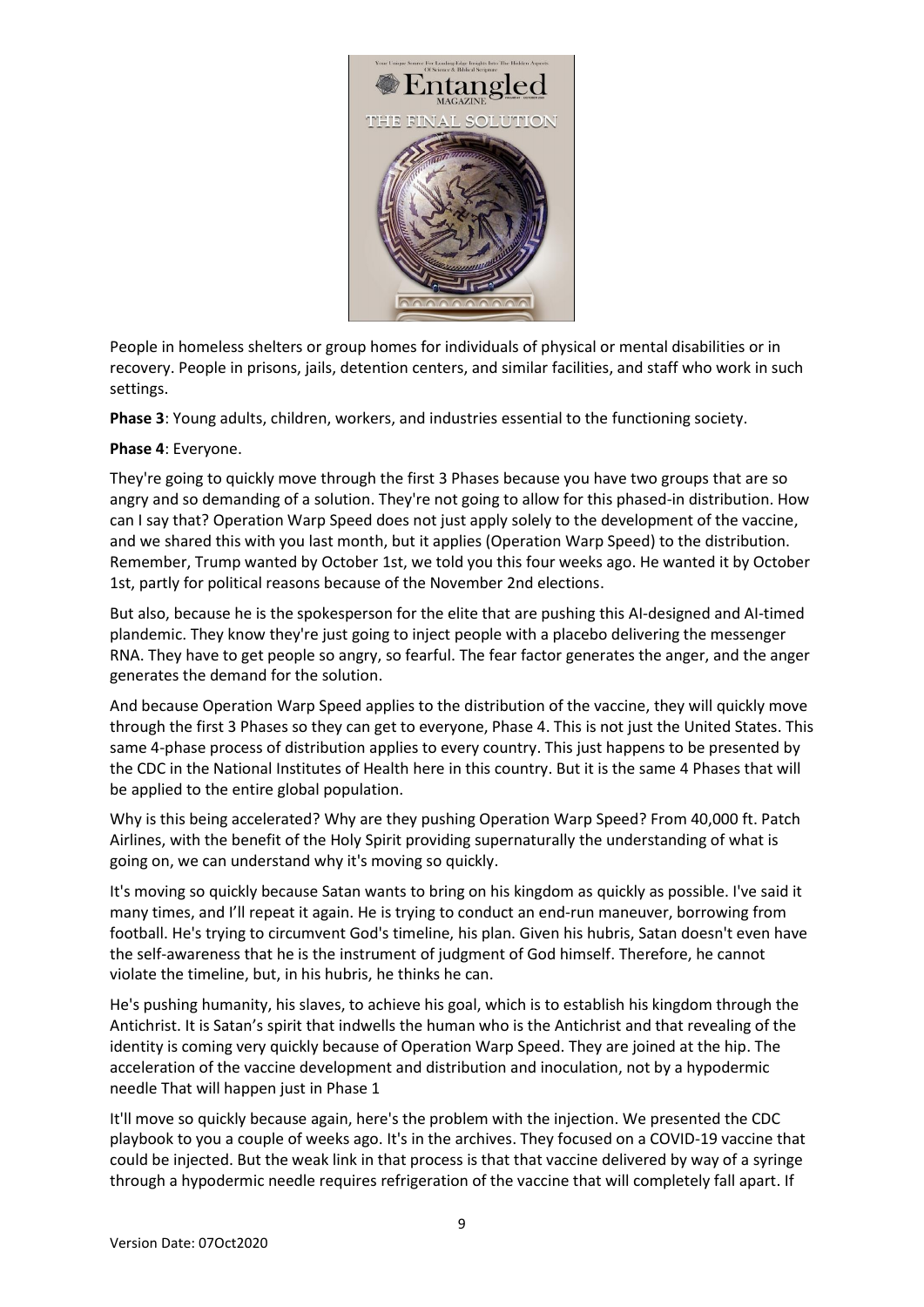

you look at it logically, the logistics cannot be maintained in the maintenance of a cold chain delivery system to the point of injection.

You have, again, two groups: One that is pro-lockdown, therefore pro-vaccine, and anti-lockdown but equally pro-vaccine because both groups want a solution. They are so angry and so demanding of a solution they will not tolerate the breakdown in the distribution and delivery of a vaccine requires refrigeration.

That breakdown is also planned. Why can I say that? How can I say that? Because AI understands intimately human behavior because it learned from human behavior and then built upon that in its advancement. It's able to predict human behavior given a certain stimulus that is presented to humans. You put a stimulus into the environment, knowing exactly what the reaction will be to that stimulus in that environment. That's the essence of a psychological operation.

You know the outcome before you begin the operation. So, to increase the demand, you have by AI, a planned disruption, crumbling, breaking of this cold chain supply chain delivery system. It will (watch for it) in Phase 1; it will completely fall apart. That serves the fear factor, the anger factor, the demand for the solution by both opposing groups.

Humanity will be so pent up for a savior that when the Antichrist is revealed, his identity is revealed, and the economy has collapsed around the world. The reset that we've been talking about for months and months that the World Economic Forum has openly published (and we put it in Entangled Magazine months ago) when all of this is happening and coalescing together, the Antichrist will be revealed to the world. The world, not us, but the world that doesn't understand (the unsaved) those that willingly turn their back on God will applaud.

They are so angry that they will say finally we have a leader with the answers, with the solution. All the Antichrist has to do, which is the spirit of Satan is say, here's the solution that you're demanding to COVID-19, take my mark. Take my mark signifying your worship of me, whom you're applauding, whom you're welcoming. Take this willingly; Take my mark as a sign of your pledge of allegiance to me, the Antichrist.

Do you see how easy this is? Yes, the mark of the beast. The microneedle array delivery system of the mark of the beast will be clearly labeled as such. People who have turned their back on God will want to present to others, like the mask, signifying their willingness to comply. That's what that is. It's a seal. The mask is a seal. It shows people; it is a mark. It shows people that they're compliant.

The mark of the beast on the forehead or on the hand is something that people will be proud to display. Yeah, hey, I have the mark. It's the beast; it's the Antichrist. We want the Antichrist. We worship the Antichrist because he's bringing all the solutions so that there's no more lockdown so that we don't have to wear masks so that we don't suffer and die.

Yet as we've presented again, those that take the mark of the beast suffer the sores on their bodies for five months, and they seek death in all its forms. But never achieve death for five months because of taking the mark. Those sores on their body are the result of the DNA modification.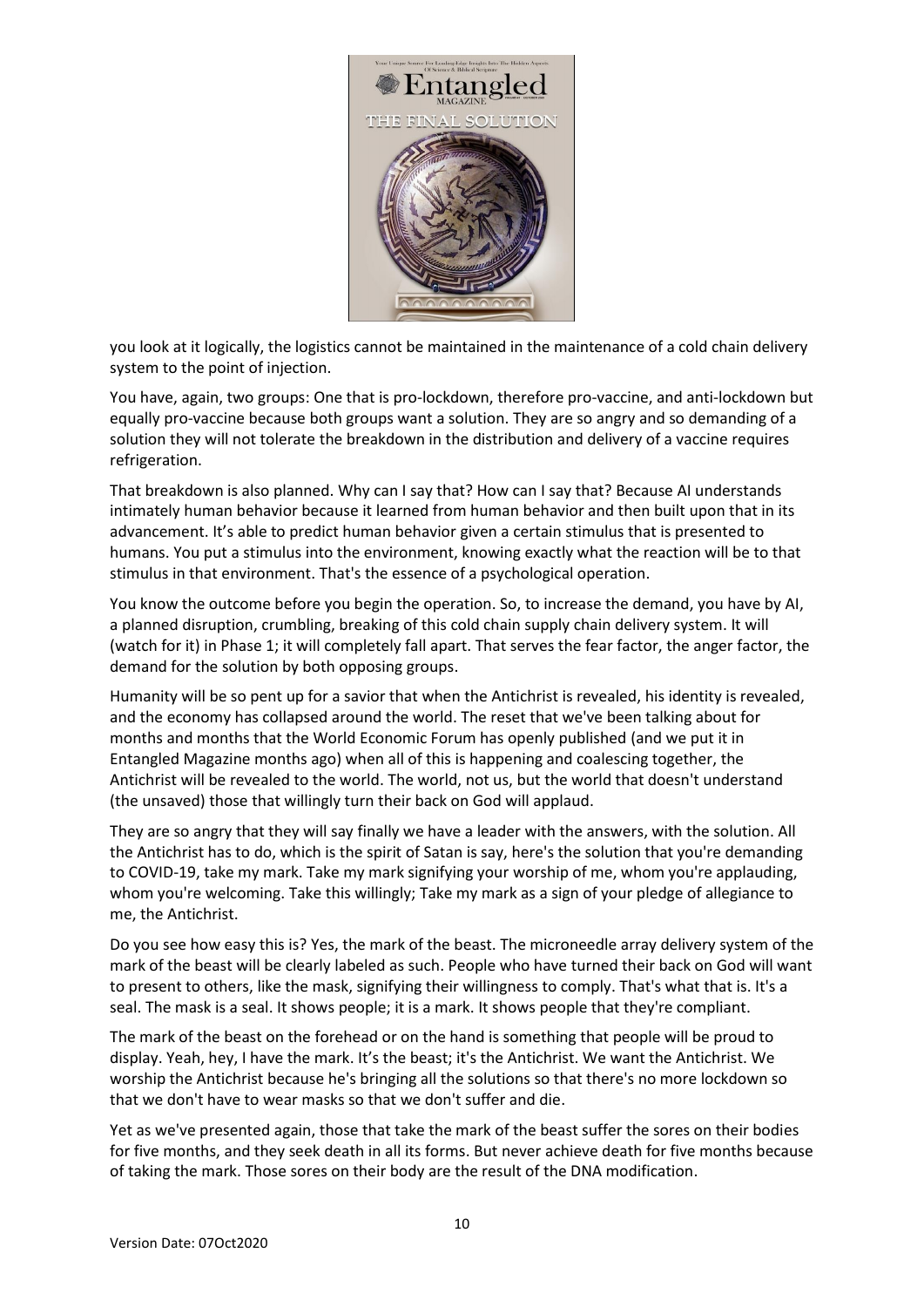

It's an outward sign that their DNA has changed by taking the mark delivered by the microneedle array patch containing the hydrogels with the micromagnetic, the nanoscale magnetic particles embedded in the hydrogel. Its only function is the delivery mechanism of the messenger RNA through the cell membrane through the cytoplasm through the membrane of the nucleus, and within the nucleus, the RNA beginning the replication process resulting in the new artificially coded DNA sequence that God does not recognize.

Phase 4 is the coalescence of all of these events. When we talk about the failure in Phase 1 of the cold chain supply system and that failure pushing the world through the next 2 Phases, the answer is the microneedle array patch that does not require refrigeration.

Do you see how that's a solution? It's an easy answer. You don't have to have healthcare professionals injecting people, which logically, you can see that the logistics of using the needle on 7.8 billion people just cannot be achieved. But you can mail out. You can send out through FedEx, UPS, all the delivery systems, including Amazon. You can deliver and mail patches that are band-aids that people can put on themselves.

Do you see how that's already a solution that people will welcome; people will applaud? Okay, from 40,000 ft. on Patch Airlines, we can see this very clearly. It's very simple to see, and yet the world is blind to it.

A person in the chat room is asking what happens after the five months? People start to die for five months. They're immortal for five months, a form of immortality, because they try every mechanism of death, and they're not successful. That's right in Scripture, so they die after five months.

I think we've discussed the two groups and the Psyop enough. We'll come back to it a little bit, but I want to move on.

I want to talk about quantum dots for a moment because this is part of the microneedle array system is delivering the quantum dots which are embedded with lucerifase that luminous material that is detectable as near-infrared light. Quantum dots and quantum computing; artificial atoms in silicon quantum dot create stable qubits for quantum computing. My lovely wife Kathleen sent this to me about 20 minutes before we went live tonight, and you guys know I'm a speed reader.

This is dated February 11th of this year. It is being presented by scitechdaily.com if you go to this in your archives. "Quantum engineers from the University of the New South Wales in Sydney have created artificial atoms in silicon chips that offer improved stability for quantum computing. In a paper published today in Nature Communications, quantum computing researchers describe how they created artificial atoms in silicon, a quantum dot, a tiny space in a quantum circuit where electrons are used as qubits or quantum bits, the basic units of quantum information. Scientia Professor Andrew Dzurak explains that unlike a real atom, an artificial atom has no nucleus, but it still has shells of electrons whizzing around the center of the device rather than around the atom's nucleus."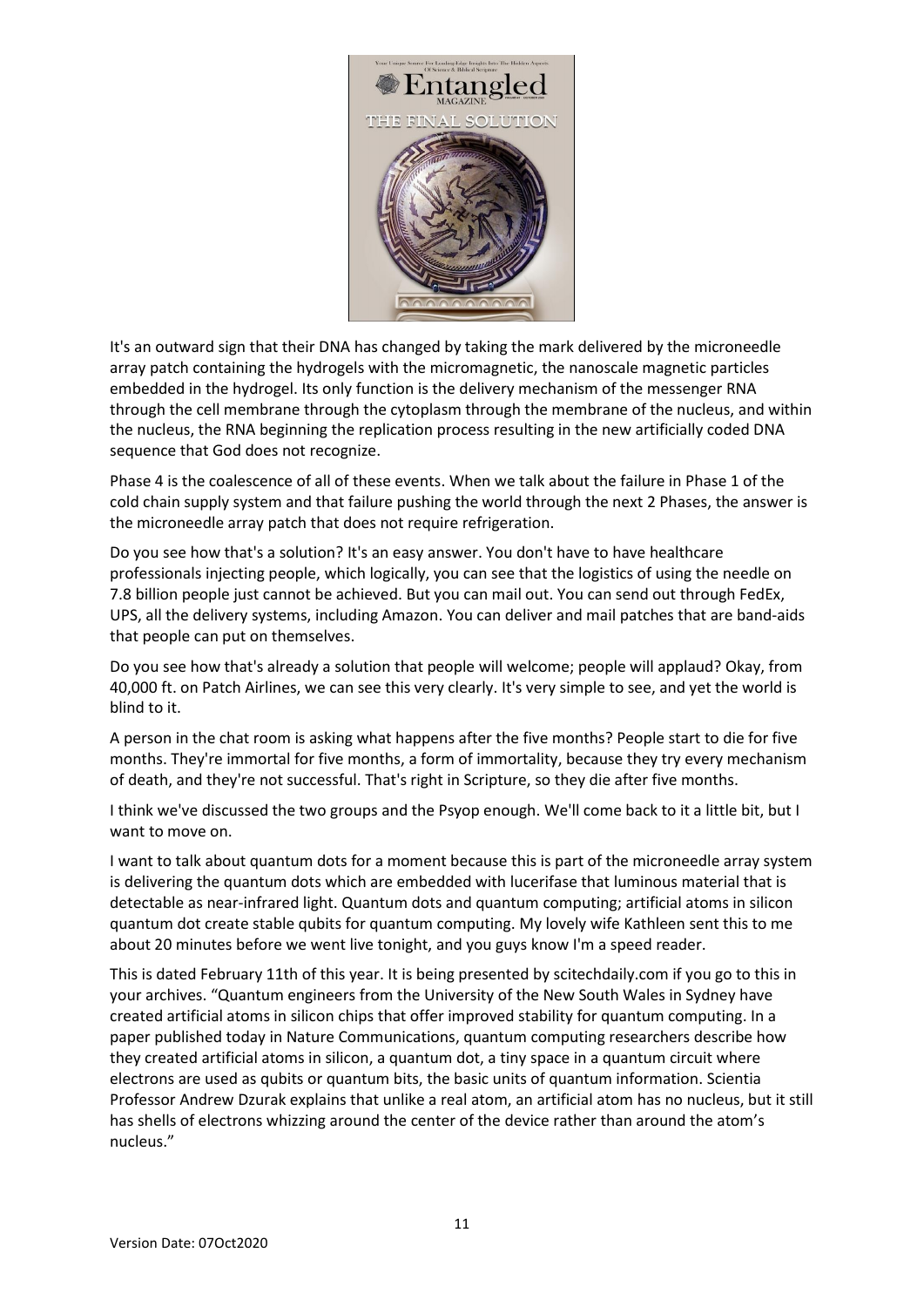

Now he gives back-history on this, but I want to stay focused. "But what really excites us about our latest research is that artificial atoms with a higher number of electrons turn out to be much more robust qubits than previously thought possible meaning they could be reliably used for calculations in quantum computers. This is significant because qubits based on just one electron can be very unreliable." Now you can read the balance of this if you like.

Let me explain why this is so significant and why I'm presenting it to you? There's something else in this article I'm going to come back to in a moment. But I want to focus on the quantum aspect, the quantum dots, the quantum computer. This is going to take us to a presentation of something that I have spoken about for many years, and that is the sentient world simulation, the SWS, out of Purdue University. This is a simulation of the entire planet. It is a simulation of every person on the planet who is recognized in the software as a computer node, and they're given an avatar to replace their identity; Sentient World Simulation. We're going into that in a moment

But let's focus on quantum dots, quantum computers, qubits-a short explanation. I've published this in many issues of Entangled Magazines and many live streams. I've talked about qubits. I've talked about the spin involved in quantum bits and qubits—the spin of electrons.

Here's what's going on. An electron orbits the nucleus, which is typically positive; positive charge. The electron is a negative charge. It orbits. When you look at the typical graphic representation of an atom, you see the electron spinning like planets around the sun, but in this case, around the nucleus. Those electrons have a quantum state. It's labeled as spin, but it isn't really like the spinning of a top or the spinning of a planet. It's actually the state. By state, I mean it's charged state; its electromagnetic north pole pointing up or pointing down.

Many of you heard this before, so bear with me. It is the direction up or down that the electron is pointing that allows it to function as either a "0" or a "1" for the purpose of binary computing. In a quantum state, it can point up or down; up, let's say is "1" and down is "0". But in the transition from changing from pointing up to down, in that transitional state, it can operate in superposition.

That superposition means that it is simultaneously in the state of pointing up as "1" and pointing down as "0". Think of a spinning top being pushed, tipped over, and it begins to tip over the top of the top. The pointed end begins to tip over towards the bottom of the other pointed end. It's in that transitional state of moving over to lower position (to the down position) that it can exist in a superposition of "0" and "1".

That transitional state is what gives that acceleration to quantum computing, the speed at which it can compute because it's simultaneously using "1" and "0". In a classical computer, it is using logic gates that move in a linear fashion. The electrons flow through the gates of the transistor. A transistor is nothing more than a gate that opens and closes. It opens and allows an electron to pass through the transistor. Then it closes, preventing another electron from going through. One electron will be a "1," while another electron that's prevented from moving through the gate is a "0". That's a very slow process, a linear process.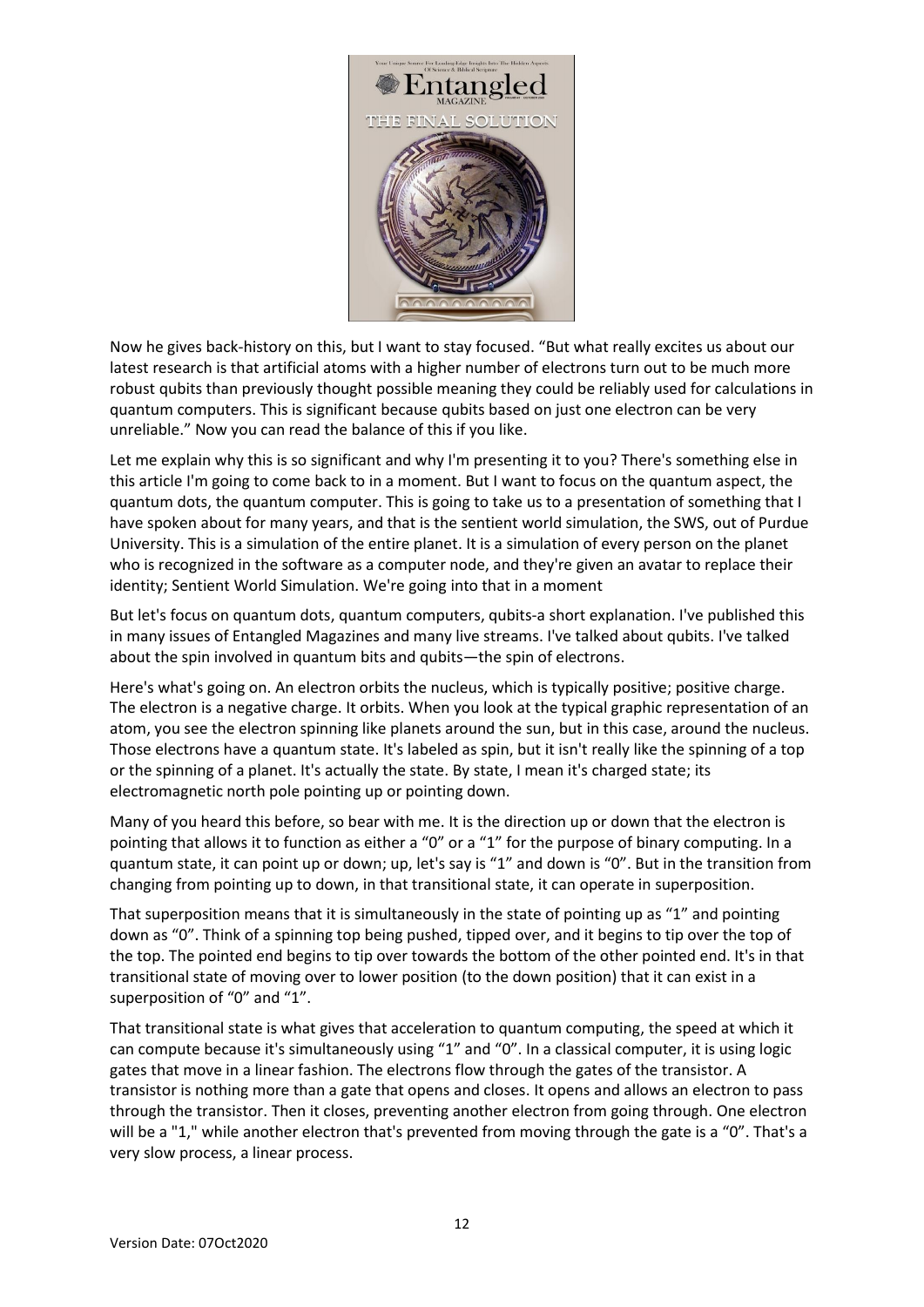

If you can have your electrons moved from just being a "1" or just being a "0" if you can move them to a state where the electron can be both a "1" and a "0", you have a significant speedup in the computational process.

What does all this mean when they're talking about quantum dots? Providing the ability to create an artificial atom is defined as an atom that does not have a nucleus but is comprised of electrons and electrons that can be moved into a position of superposition existing as both a "1" and a "0" simultaneously.

What does this mean to you and me? Why is this relevant to the mark of the beast? Why is this relevant to the quantum dots delivered through the hypodermic needles of the microneedle array patch essentially delivered painlessly into the skin, into the body? What does this mean to you and I? I'm not talking about us as saved individuals because we will not be applying the microneedle array patch, but what does it mean to humans?

Why is this relevant to this discussion tonight? I'll give you a hint. Remember, these quantum dots function as biosensors sensors embedded in the body that monitor every bodily function, including your behavior, including your emotional state, including your thoughts. A biosensor, the quantum dots functioning as a biosensor, and because it is a sensor, it is transmitting information (digital information) by way of 5G signals transmitting from the biosensors in the body. These quantum dots are in every cell in the body, transmitting sensor data (digital information) and likewise functioning as an antenna they receive through 5G. They receive information that alters the way that people think.

## **This is the final solution. The quantum dots that we're talking about here in this article specific to quantum computing are exactly the same quantum dots delivered by the microneedle array that are then embedded in every single cell in the body**.

Do you see the significance of what I'm presenting to you? Do you understand the ramifications for those that are not saved? The ramifications of these quantum dots? These quantum dots embedded in a person function as a biosensor. Do you remember when I presented to you a couple of years ago the whole discussion on the Internet of all Things? We talked about the sentient world simulation that everyone would be connected in this quantum computer-driven computer simulation. That everyone would be connected to the hive mind of the sentient world simulation. The quantum dots function as the brain-computer interface, the interface of the human brain, which contains the quantum dots delivered by the microneedle array. These quantum dots, which are artificial; they're silicon.

I presented this in January of 2013, the 3rd stranded DNA composed of silicon - the 3<sup>rd</sup> strand! Please pay attention. The 3rd strand of DNA scenario of silicon that I talked about in January of 2013, those silicon third strands are the quantum dots. **The quantum dots are the 3rd strand of DNA.** Please write that down. Nobody else is going to tell you this. The 3rd strand of DNA is composed of silicon.

I said it in January of 2013 that the silicon is the artificial atom that I just presented to you in this article. The 3<sup>rd</sup> strand of DNA are the quantum dots composed of silicon delivered by the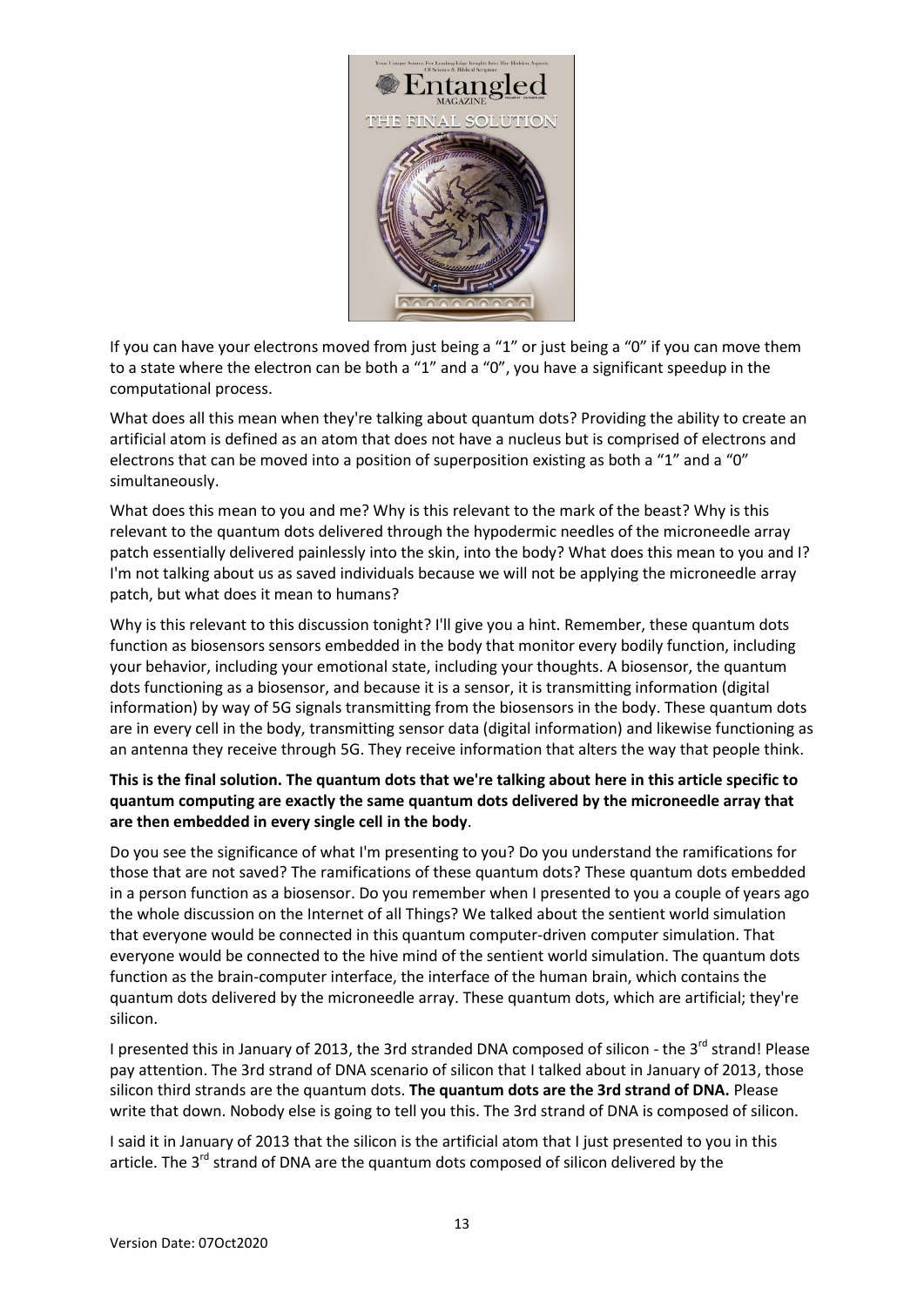

microneedle array patch. **Those artificial atoms are the 3rd strand of DNA**. Those artificial atoms are composed of artificially placed electrons, not just a single, but multiple electrons forming a shell.

Otherwise, in literature, it is described as an electron cloud. I presented that the electron cloud, for many years, as the more accurate model superseding the graphic that shows electrons orbiting like planets around the sun. There are so many electrons they actually form a shell, a cloud, around the nucleus. In this artificial atom, there is no nucleus. It's not necessary. You only have electrons in this formation of an artificial atom.

Now, why are those electrons important to understand? Because you now (not you) but humans that take the mark now have qubits (I said this in 2013) in their body, dormant nanoparticles. Qubits are nanoscale; they are, on average, 10 nanometers in diameter. 2013, I described them as dormant nanoparticles that once, they're triggered by an electromagnetic signal. We didn't have 5G in 2013 in the public papers. But the electromagnetic signal that I described in 2013, which is today the 5G electromagnetic signal, will trigger the nanoparticles to begin to replicate.

That is the 3rd strand of DNA that is replicating. That is the manipulation of those electrons from up spin to down spin or down spin to up spin depending on their original state, and all of these electrons are quantum entangled. This is the essence of how quantum computers operate; It's through quantum entanglement. This is why Kathleen and myself founded this magazine, and we titled it, labeled it, named it "Entangled" because these electrons are quantum entangled in a quantum computing environment.

Now the environment is within the human body. We have now moved from the D-Wave black cube, a 10 (ft.) by 10 (ft.) by 10 (ft.), roughly speaking to the black cube, which is emblematic of the black cube within Saturn itself, Saturnalia. You've heard me talk about all this stuff for years.

We are now moving from a physical computer in a room, cryogenically cold. Qubits that are in a state of superconductivity, colder than outer space, cryogenically cooled environment in a computer to (what I talked about in 2013) in silico DNA, warm and wet qubits. You've read this in Entangled Magazine, warm and wet qubits. We're talking about body temperature qubits, not superconducting, not super cold, not colder than outer space like D-Wave and IBM, and Righetti, and the others that have quantum computers, Google's quantum computer. These qubits do not need to be refrigerated.

This article that you have right now is the smoking gun of the final solution. I hope you are understanding what we're delivering here tonight. This is one of the most important live streams we have ever presented.

## **What we're talking about now is that humans (not us) taking the mark of the beast are now quantum computers; third strand of DNA is the quantum computer.**

Quantum dots that are now the brain-computer interface to the quantum computers (themselves) that generate, operate, maintain, control the sentient world simulation.

I'm about to take you to a new version, a new description of the sentient world simulation. Brand new information that I'm going to present to you in just a few minutes.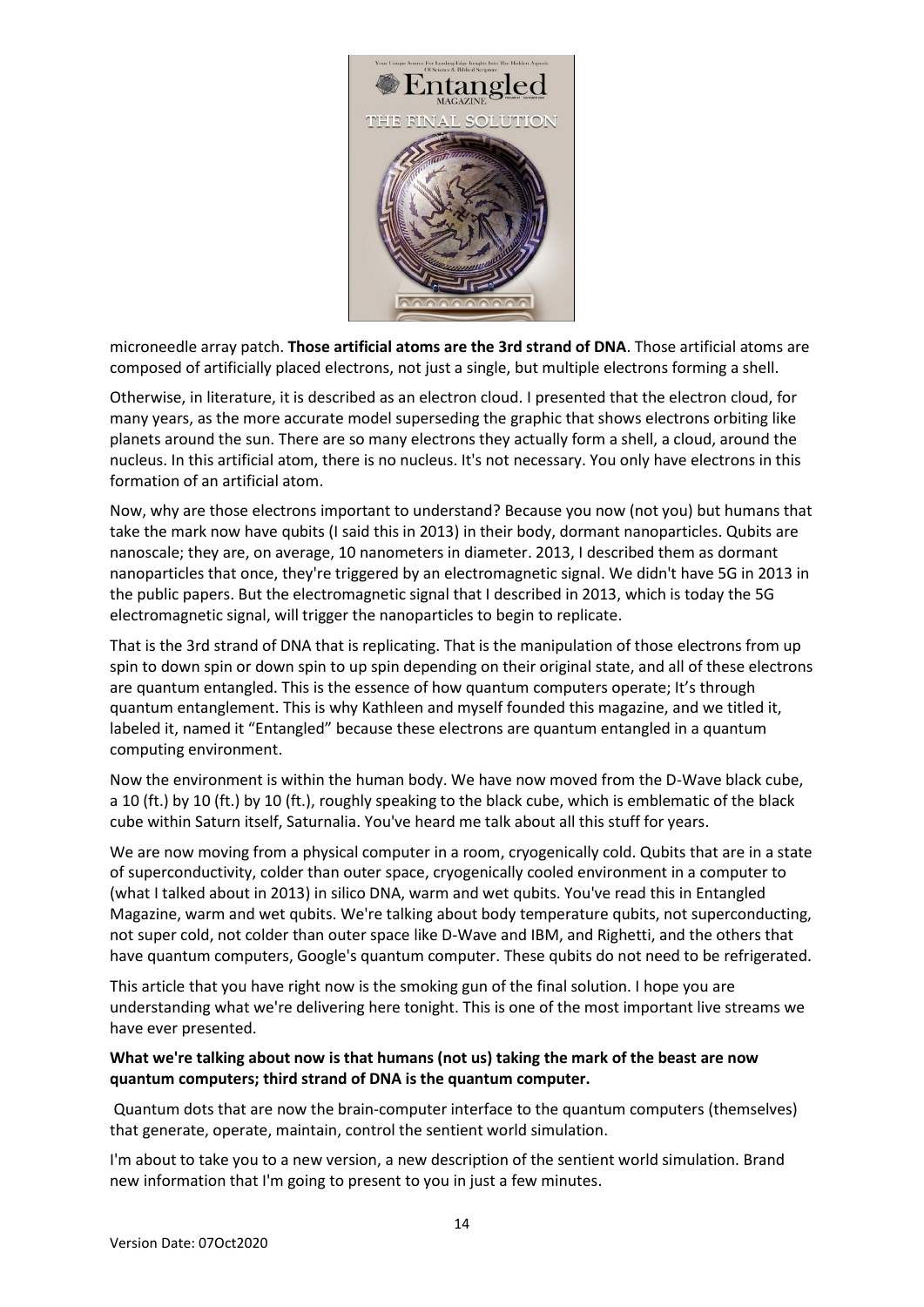

I want to drive home the point that those who take the mark of the beast have artificial atoms, comprised of artificially placed electrons, within the quantum dots composed of silicon that have been delivered through the hypodermic needles inspired by the fangs of the pit viper. Hypodermic needles were inspired by the fangs of the serpent. Satan himself embodied in the serpent with the fangs, the hollow fangs that deliver the venom through the hollow fangs of the pit viper inspired the syringe-based hypodermic needle delivery of drugs.

Now we move away from the syringe, but we still have the fangs of the serpent embedded in the microneedle array patch. It is still the serpent system. Now, the serpent is delivering the artificial third strand of DNA that I announced in January of 2013, which was inspired and understood through the Holy Spirit back then. I published this in both of my novels, "Covert Catastrophe" in 2013 and "2048: Diamonds in the Rough" in 2014. All of this.

These quantum dots, which are artificial atoms, have artificially placed electrons. Here's the punch line. 5G is electromagnetic. Quantum dots, the electrons themselves, respond to a magnetic signal. 5G is a magnetic signal. It is in the electromagnetic spectrum. 5G can change the spin of the electron from pointing up (the northern pole of the electron), it can change it to pointing down "0" (from a " $1$ " to a "0") and achieve in that transitional phase superposition wherein it functions as a quantum computer.

I'm saying that the 3<sup>rd</sup> strand in the DNA in a person's body is an atomic scale, nanoscale quantum computer. This is Edge Computing. I'm going to read you something in a little bit. Edge Computing means that there's a limited amount of computational processing that is taking place at the source of the data. Then it is transmitted through 5G to the cloud for further analysis, computation analysis, and storage of that information. The microneedle array is a biosensor. These nanoscale quantum dot electrons are artificial atoms that reproduce once triggered by a 5G signal, just like I said in 2013. 5G is operating that nanoscale computer. It is operating it because it's changing the spin of the electrons in the quantum dots.

Why is this important? Because now you have every human that takes the mark, in direct quantum entanglement.

**Please pay attention.** Quantum computers operate through the entanglement, quantum entanglement, of electrons. There is no time delay in that communication. You change one electron from an up spin to a down spin; it simultaneously changes its paired electron. You change one from up and one from down; they flip. They change their spin, their orientation. That's entanglement. There's no time delay. It's an instantaneous change in state, up and down, of the entangled pairs of particles. In this case, these pairs of electrons inside the human body, inside every cell in the body. So, in the cells, you have quantum entanglement.

**Here's the punchline.** The entangled electrons inside the human body, in every cell, are also quantum entangled with the quantum computer of which there are numerous quantum computers, all daisy-chained, all networked together functioning, operating, controlling the sentient world simulation, which is the hive mind.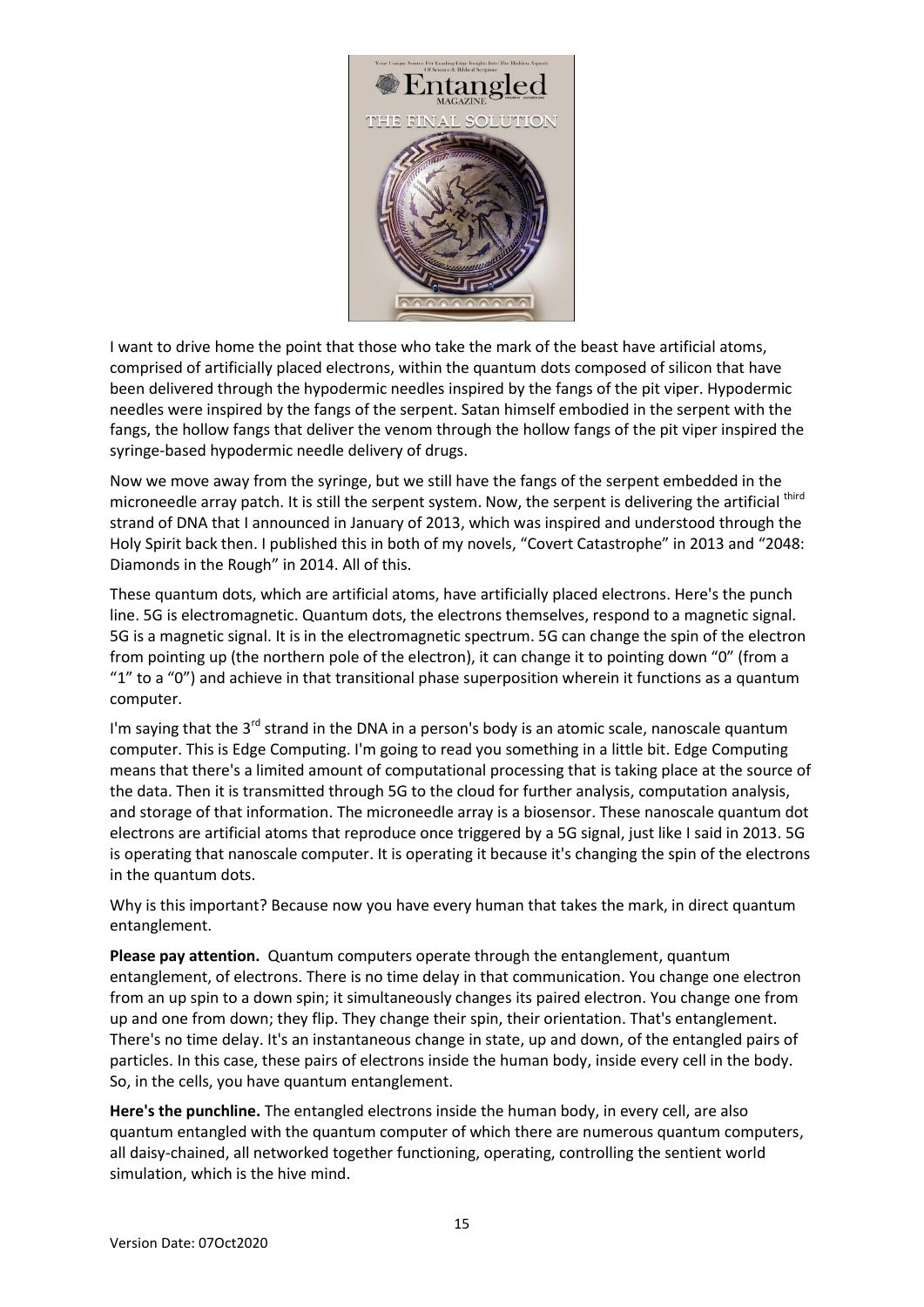

You do not need a 5G signal for communication of the data from the biosensors, from the nanoscale silicon quantum dots, which are nanoscale quantum computers with entangled electrons. Those entangled electrons in the human body are instantaneously entangled with the qubits of the quantum computers that are daisy-chained and networked together, operating the entire global system.

5G is rendered obsolete. At this point, 5G functions to operate the nanoscale quantum computer initially within the bodies, and once 5G triggers those, I said this in 2013, when those 5G signals cause this entanglement to be established in the quantum dots, the artificial atoms comprised of nothing more than a shell, a cloud of electrons, and those electrons are entangled with one another in the human body, 5G is no longer necessary.

It's only an intermediate step. 5G is only there to kick-start the nanoscale quantum entangled electrons of the quantum dots delivered by the microneedle array. 5G, at that point, is no longer necessary for the communication and the control of the human mind and the human body. Because now within the human mind, within the neurons, within every cell in the body, are quantumentangled electrons. Yes, those quantum-entangled electrons within the body are also concurrently entangled with larger quantum computers (nuts and bolts computers) D- Wave, IBM, Righetti, Google, etc. All networks together, all functioning for the purpose of simulating the planet.

I'm about to get to that new version of that simulation, about to deliver it to you. But understand when we talk about a person undergoing this change and losing all awareness, just like I said in 2013 and ever since then, losing all awareness that they have undergone a change. It's because of this quantum entanglement of electrons in their body that are entangled with the quantum computers, and the quantum computers are generating a simulated virtual reality known as sentient world simulation. That's the hive mind that those humans are then connected to. They lose all awareness that they ever had a previous existence. They don't even know that they've been changed at that point of entanglement.

This is why an understanding of quantum entanglement is so important because it connects the human minds to the quantum computers and they're trapped. They are enslaved to the Antichrist. This is the quantum mechanical explanation of the separation from God. This is where we're taking ancient Scripture and bringing it to the modern-day interpretation application understanding from 40,000 ft on Patch Airlines.

We completely now understand the separation, the quantum mechanical explanation of the separation of a person from God.

Years ago, I was asked this question from a quantum mechanical standpoint: Can you explain what prayer is with Jesus Christ? My answer was when we pray with Jesus Christ, we, from a quantum mechanical standpoint, we are quantum entangled. That's our line of communication. We're quantum entangled with Jesus Christ.

That's what prayer is. The most powerful weapons system on the planet is also a communication system that is completely encrypted and cannot be broken. Prayer cannot be hacked into by Satan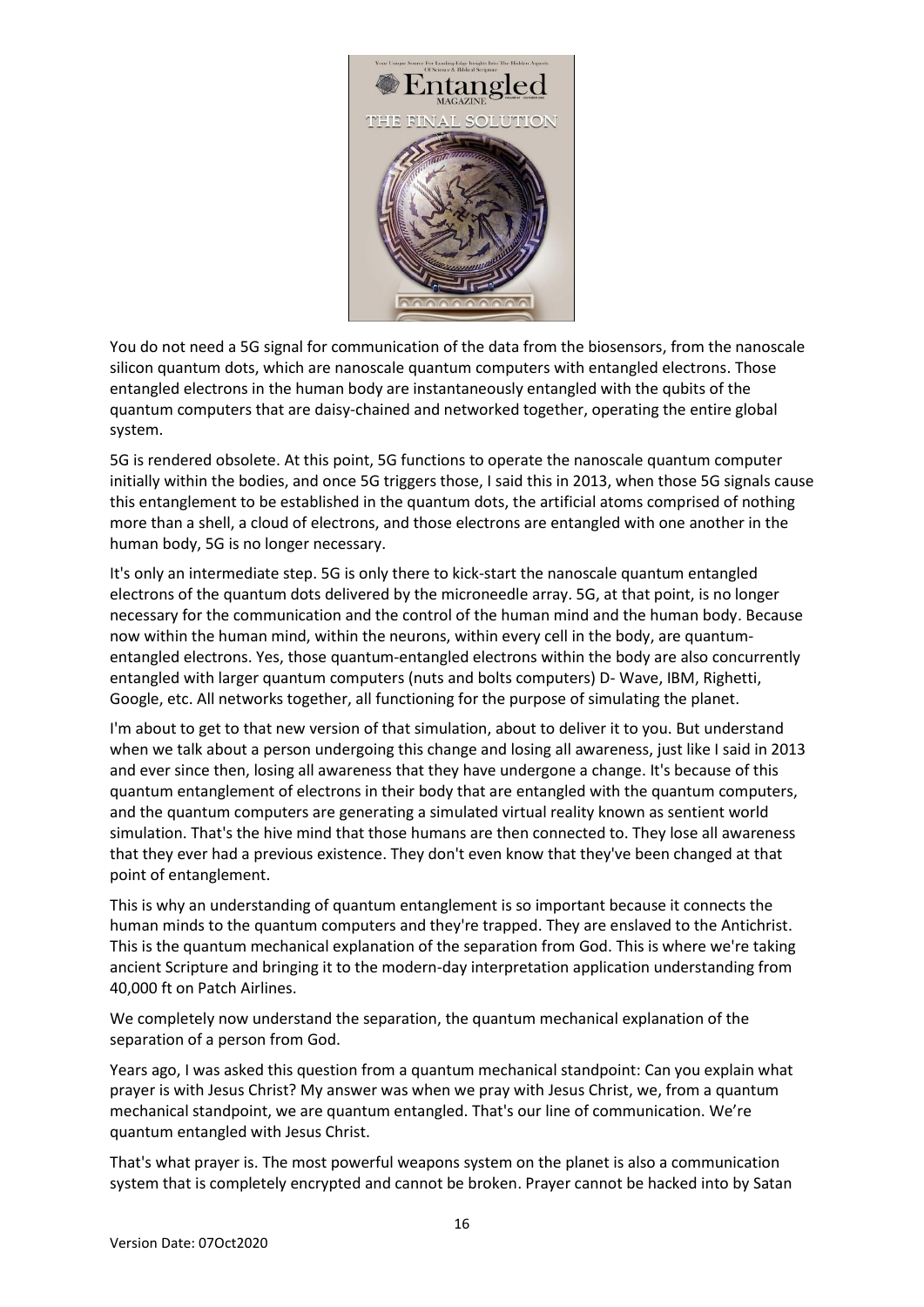

and his minions. He can't hear our prayers, which are quantum entanglement, encrypted communications. That's the quantum mechanical description of prayer.

Now take that and apply it to what I just said. Those that take the mark of the beast are quantum entangled with Satan. They're quantum entangled with the Antichrist, who as a human, is indwelt with the spirit of Satan. That is another counterfeit. That is a counterfeit of the personal relationship when we are born again. Satan's counterfeit of born again with Jesus Christ is the changing of the DNA of those that take the mark.

Now he's counterfeiting the prayer, which is our personal relationship with Christ. He is counterfeiting the prayer using quantum entanglement of (quantum entangled at the nanoscale quantum entangled) electrons in the quantum dots that are entangled with the quantum computers. That Satan inspired man, gave man the forbidden knowledge, to build quantum computers that operate on quantum entanglement.

You now have quantum computers, nuts and bolts machines connected through quantum entanglement in an artificial counterfeit form of prayer. Communication between computers in humans; a brain-computer interface is accomplished through quantum entanglement within the human body to the machine computer quantum computer entangled system.

In March of this year, Kathleen and I first presented to the world the microneedle array patch. What Kathleen presented to me, and I'm now presenting to you tonight and the full explanation beyond the article is pulling in everything, coalescing everything. What I'm presenting to you right now is as important as the March of 2020 announcement by Kathleen and myself of the microneedle array patch delivering the mark of the beast.

Now you take that live stream, and you marry it up, you merge it with what I'm presenting tonight, and you have the two most important live streams I think that we have ever presented. Please share this live stream. The microneedle array and now these artificial atoms delivered in the quantum dot system of the microneedle array is embedding quantum entangled qubits, quantum computing edge computing into every person that takes the mark. And it connects them to the quantum computers generating the artificial virtual reality of the world, Satan's world.

Let's go to the Patreon messaging again. You that are Patrons have the benefit of the archives and all of these articles at your fingertips. This is an article that I just shared with you. "Artificial atoms in silicon quantum dot create stable qubits for quantum computing." You have the fuller explanation of what this article is not saying. Keep that article handy.

Please go to the article from scitechdaily.com entitled ESA Φ (that Greek symbol is for Phi, P-h-i, and I'll define that in a little bit.)

Digital Twin Earth is the new title for the sentient world simulation that came out of Purdue University in 2006 and then went live in 2007. This is a Digital Twin Earth quantum computing, and AI takes center stage at Φ-Week. We're going to do a bit of a deep dive. We're probably going to go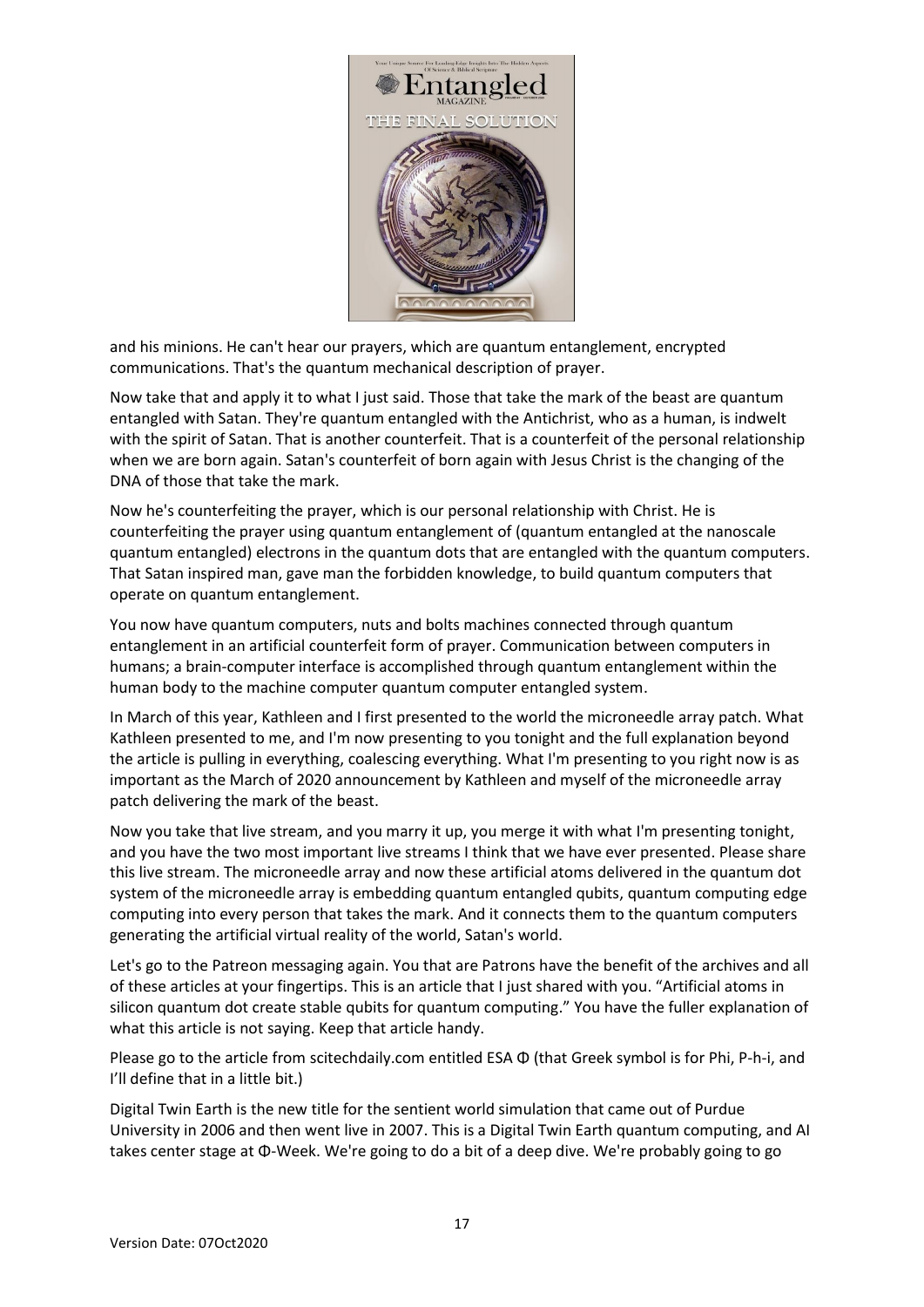

over two hours tonight. So, I hope you have plenty of donuts from Joe Bag of Donuts on Patch Airlines.

This comes from scitechdaily.com, "ESA's Φ-Week: Digital Twin Earth, Quantum Computing and AI Take Center State. This is dated September 28th. Please read this entire article. "Digital Twin Earth will help visualize, monitor, and forecast natural and human activity on the planet. The model will be able to monitor the health of the planet, perform simulations of Earth's interconnected system with [with!] human behavior." Remember, AI learns from human behavior. "The model will be able to monitor the health of the planet, perform simulations of Earth's interconnected system with human behavior and support the field of sustainable development, therefore, reinforcing Europe's efforts for a better environment in order to respond to the urgent challenges and targets addressed by the Green Deal.

ESA's 2020 Φ-week event kicked off this morning with a series of stimulating speeches on Digital Twin Earth, updates on Φ-sat-1, which was successfully launched..." That's a satellite, Φ-sat-1. That's the Greek symbol for Phi. There are huge ramifications to using the Greek symbol. We don't have time tonight to go into it but remember geomancy. I'm going to define Phi and give you some of the background, but first, I want to get into getting this launched.

"Φ-sat-1, which was successfully launched into orbit earlier this month, and an exciting new initiative involving quantum computing.

The 3rd edition of the Φ-week event, which is entirely virtual, focuses on how Earth observation can contribute to the concept of Digital Twin Earth - a dynamic, digital replica of our planet which accurately mimics Earth's behavior. Constantly fed with Earth observation data, combined with in situ [that means in position] measurements and artificial intelligence, the Digital Twin Earth provides an accurate representation of the past, present, and future changes of our world."

When they talk about future, they're talking about divination, prognostication that they are acknowledging. This is the 180 process that we apply to reveal the truth in their articles, in their statements. Future changes of the world is divination, prognostication of future events, that is performed (computationally) both in classical transistor-based computers and in cubit-based quantum computers. This is all about divination, folks.

Digital Twin Earth [which is the sentient world simulation] will help visualize, monitor, and forecast natural and human activity on the planet. The model will be able to monitor the health of the planet, perform simulations of Earth's interconnected system with human behavior..."

Earlier I talked about psychological operations, problem-reaction-solution of the Hegelian dialectic, that is human behavior. This is all about human behavior for the purpose of controlling humans. AI learned from studying human behavior, modeling human behavior so that it could control human behavior through AI. All satanically driven, all inspired, all forbidden knowledge, delivered to humans.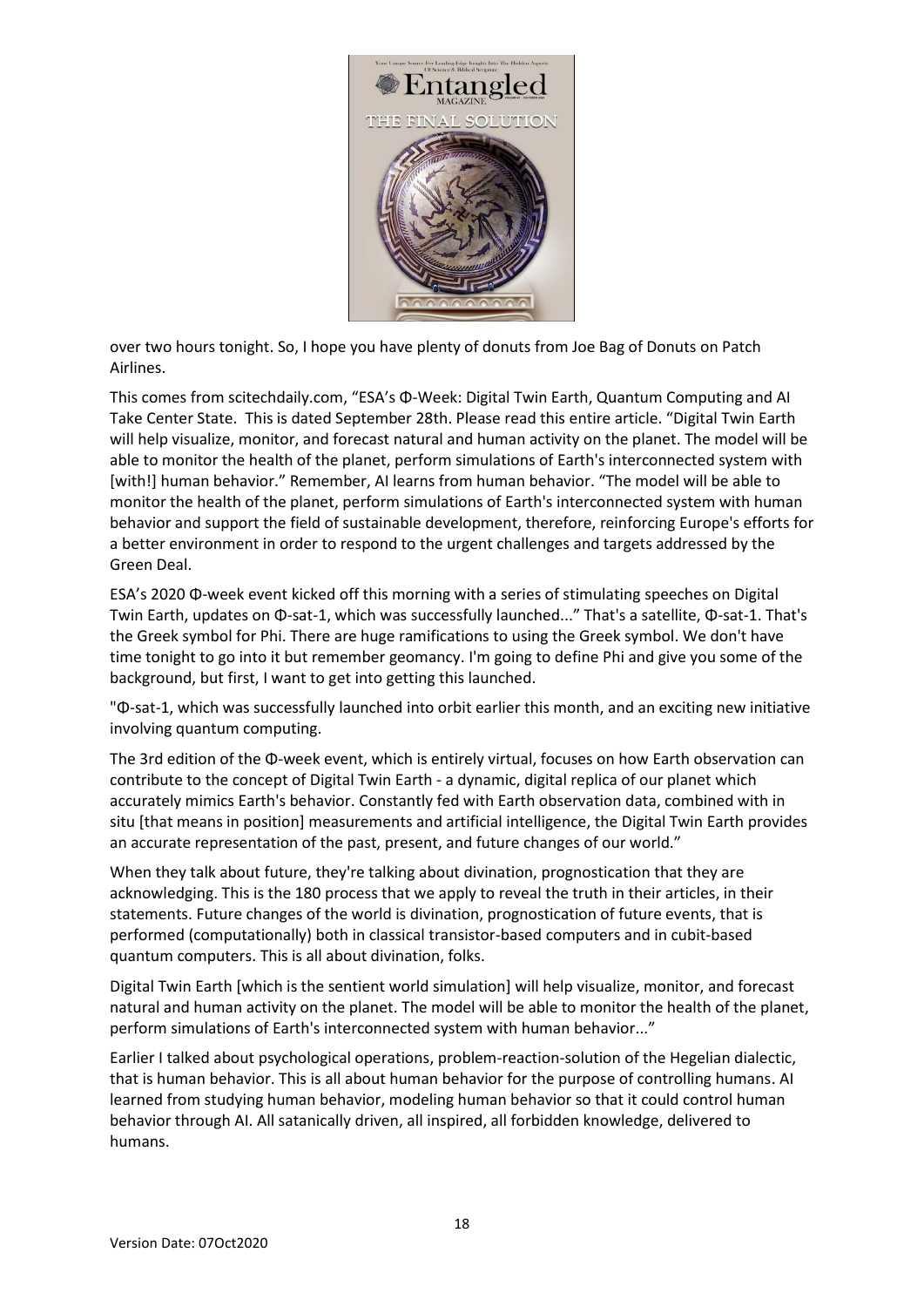

"… and support the field of sustainable development, therefore, reinforcing Europe's efforts for a better environment in order to respond to the urgent challenges and targets addressed by the Green Deal." Green is the color of Satan. There's another 180.

"Roberto Viola said, 'Φ -week is the week for disruptive technology…" Why did they use the word disruptive? "… Disruptive technology and its communities like this that our European programs were designed to support. Machine learning and artificial intelligence could improve the realism and efficiency of the Digital Twin Earth - especially for extreme weather events and numerical forecast models. Φ-week is the perfect example of the New Space approach focusing on disruptive innovation, artificial intelligence agility, and flexibility."

Please read the rest of this article. It's not that technically deep. What I'm presenting to you just by taking excerpts is that they are continuing the advancement of the sentient world simulation in which every person is represented as a computer node and given an avatar. Then people are connected by way of their nanoscale quantum entangled electron qubits, entangled electrons functioning as qubits within the human body connecting them to the quantum computers driving this entire system.

In this article, "Quantum computing: Also mentioned in his opening speech this morning, Josef Acshbacher made a special announcement regarding an exciting new ESA initiative, the EOP AIenhanced Quantum Initiative for EO known as QC4EO, in collaboration with the European Organization for Nuclear Research otherwise known as CERN."

This takes us all the way back to my early days of broadcasting and publishing Entangled Magazine because most of you found out about me because of my research and presentation on CERN. We're coming full circle here, folks.

"Quantum computing has the potential to improve performance, decrease computational costs, and solve previously intractable problems in Earth observation by exploiting quantum phenomena such as superposition, entanglement, and quantum tunneling.

The initiative involves creating a quantum capability that will have the ability to solve demanding Earth observation problems by using artificial intelligence to support programs such as Digital Twin Earth and Copernicus."

Now let me 180 that for you. This Digital Twin Earth is the virtual reality they are trapping humans in that take the mark of the beast. That they are now brain-computer interfaced, quantum entangled, connected into, and cannot escape. This is driven by artificial intelligence. They will always try to say this is for benevolent purposes. In this case, we're talking about the weather, forecasting the weather. When they say "Earth observation", they're talking about one or more satellites observing the Earth from orbit.

Please let me 180 that and present to you that that is just more data that they're gathering that continues to increase in software. They talk about the granularity of data. That's the density of the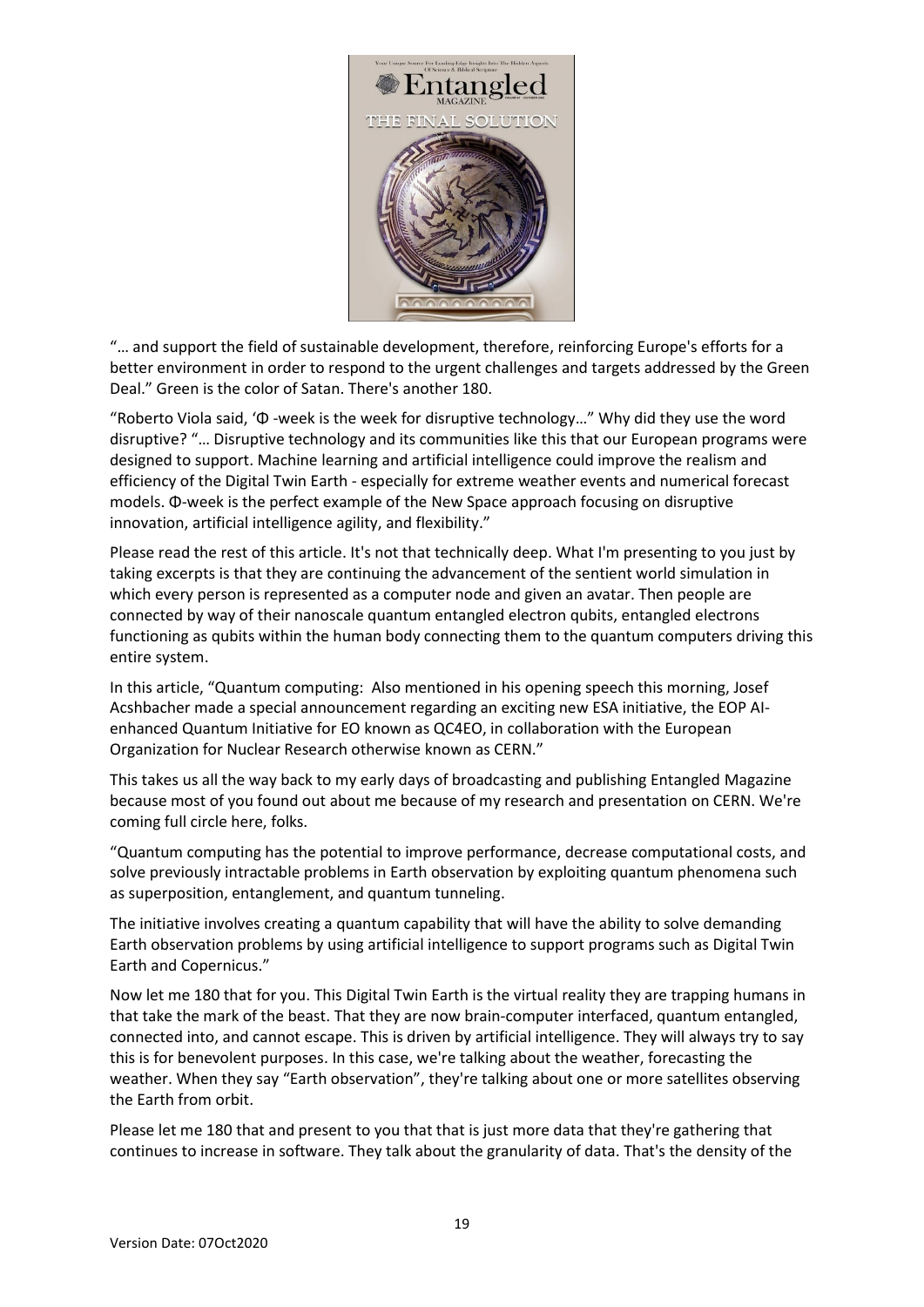

data. The 180 of this entire article is they are increasing the density of the data, the granularity of the simulation, not only the simulation of the Earth itself. This is the counterfeit of Satan.

When God burns the elements, when God brings forth the new Jerusalem, the new Earth, Satan's trying to counterfeit that with his virtual reality (sentient world simulation), Digital Twin Earth. He's using quantum computers both embedded in the humans and the physical machines creating a virtual reality—his counterfeit of the new Jerusalem.

When God is burning the elements, we're talking about atoms, molecules, electrons. You see, familiar Scripture taking into the modern era and interpreted from the modern perspective is what we're doing right here, right now.

God, burning the elements; Satan is counterfeiting that process, saying I'm going to use the elements to create a new Jerusalem, which is the virtual reality. That's what I am presenting in the 180 technique from this article to you tonight.

Here comes CERN. "ESA and CERN enjoy a long-standing collaboration, centered on technological matters and fundamental physics. This collaboration will be extended to link to the CERN Quantum Technology Initiative, which was announced in June of 2020 by CERN Director Fabiola Giannotti. Through this partnership, ESA and CERN will create new synergies, building on their common experience in big data, data mining, and pattern recognition."

Pattern recognition, golden nuggets of data, published in Entangled Magazine two years ago. Pattern recognition, geomancy, random number generation, random number placing of the dots in the sand, Ilam Ramal. Pattern recognition is quantum computers function. That's their function to recognize patterns embedded, hidden in vast quantities of data, big data. That's the function of data mining. It is used to discover the golden nuggets of data, which they themselves are the hidden patterns. The nuggets are the hidden patterns.

Why are they trying to recognize patterns? Because the recognition of patterns within the randomly generated data of the entire world, humanity functions only to generate data, otherwise known as random number generation. Humanity utilizing computing, which is based upon geomancy, produces the dots in the sand, in the silica, in the computer, in the phone. No different than the sand back in ancient times. It's producing the data randomly through the Internet of all Things, through edge computing. Humans function only to produce those random dots that then produce patterns that must be recognized.

But because of big data, because of the vast quantities of data that humans produce, those patterns are very difficult to discern, to pick out, just like grains of gold flakes of gold in tons of overburden in tons of rock and gravel.

Why do they need to recognize the patterns? Because that's how they divine the future. Satan uses humanity to discover God's plan, to discover God's timing. You see, he's not omniscient. He's using humans to divine what God is going to do next. Satan does not know the plan, does not know the timing of God. He's using humans, quantum computing, classical computing to discover those hidden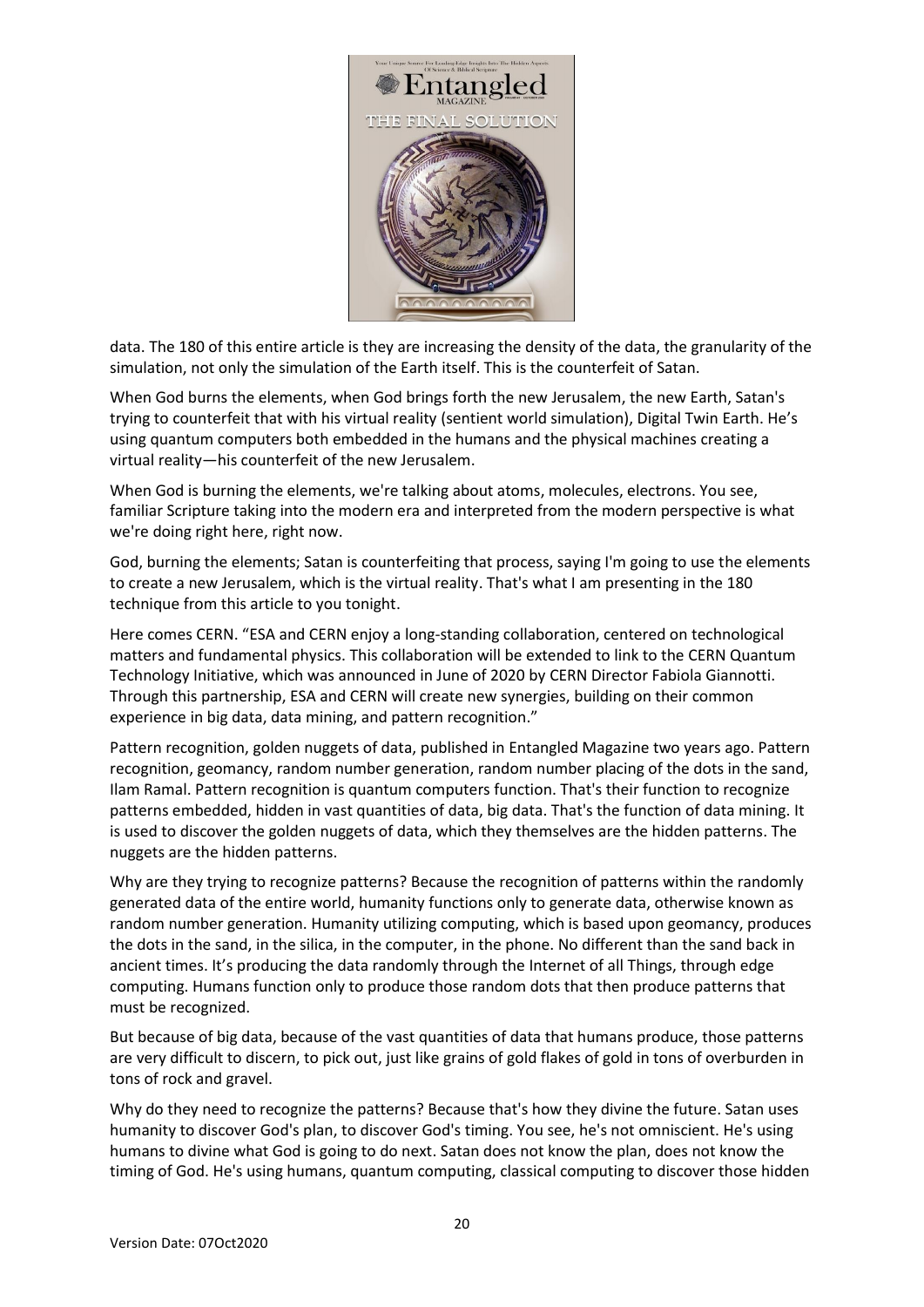

patterns because it is in the discovery of the patterns that they are able to discern the future. But only to a limited degree because it is only based upon probabilities. Quantum computing only provides a probabilistic solution.

I know I'm giving you a lot tonight. You must listen to this live stream again. There's too much to take in. But please understand Satan is trying to discover God's timing and God's plan by enslaving humanity to produce random numbers, random patterns, that he can then use humans to discover those patterns to divine the future.

If you don't know anything about geomancy, go look it up. It is prognostication; It is a dark art. It is an art that is forbidden by God. It's forbidden by God for humans to perform divinatory practices for their own safety. It is for the preservation of humanity. Satan's counterfeit of that preservation is to give forbidden knowledge leading to the destruction of humanity. You talk about a 180.

The data coming from CERN is the result of the collision of fundamental particles. The collision of fundamental particles is the counterfeit of God burning the elements. Again, familiar Scripture reinterpreted in the modern context. The burning of the elements, the luminosity. Where did they get the luminosity from? From Lucifer.

The label of luminosity is the result of the colliding of particles, the burning of the elements, the releasing of the energy within the colliders, within the detectors of the colliders. That luminosity produces data, measurements of energy, measurements of mass. That's what the data is. The data are the random numbers that are being generated by the random collision of particles. Thus, generated data, generated randomly, because of the collision of particles, is big data.

Quantum computers have been used for over four years. I have presented this now for three years publicly. CERN has worked with D-Wave quantum computers to take in the data from the collisions, the data represented as luminosity, and take that data and discover the embedded golden nuggets, the patterns, and from those patterns, they divine the future.

Quantum computers combined with the particle accelerator and collider of CERN and they're doing this with other particle accelerators and colliders like at Brookhaven National Laboratory. Particle colliders are random number generators, whether they're colliding particles in two oppositely circulating streams or particles that are accelerated and impact a fixed target. These are still collisions. The collisions produced in random fashion data and buried within that data are patterns.

Now in the world of quantum mechanics, in the world of particle physics, scientists will tell you those patterns reveal new physics, new physical processes. They reveal new particles. They reveal new subatomic, sub-nucleus, sub-quantum, smaller than the fundamental particles that make up an atom. They are claiming now that there are over 1000 new fundamental particles that have been discovered because of the colliding of particles; that's a cover story. When they say they have discovered new particles, it's a cover story. When they say they've discovered new energies, that's a cover story. When they say they've achieved higher levels of luminosity, higher yield, that's a cover story.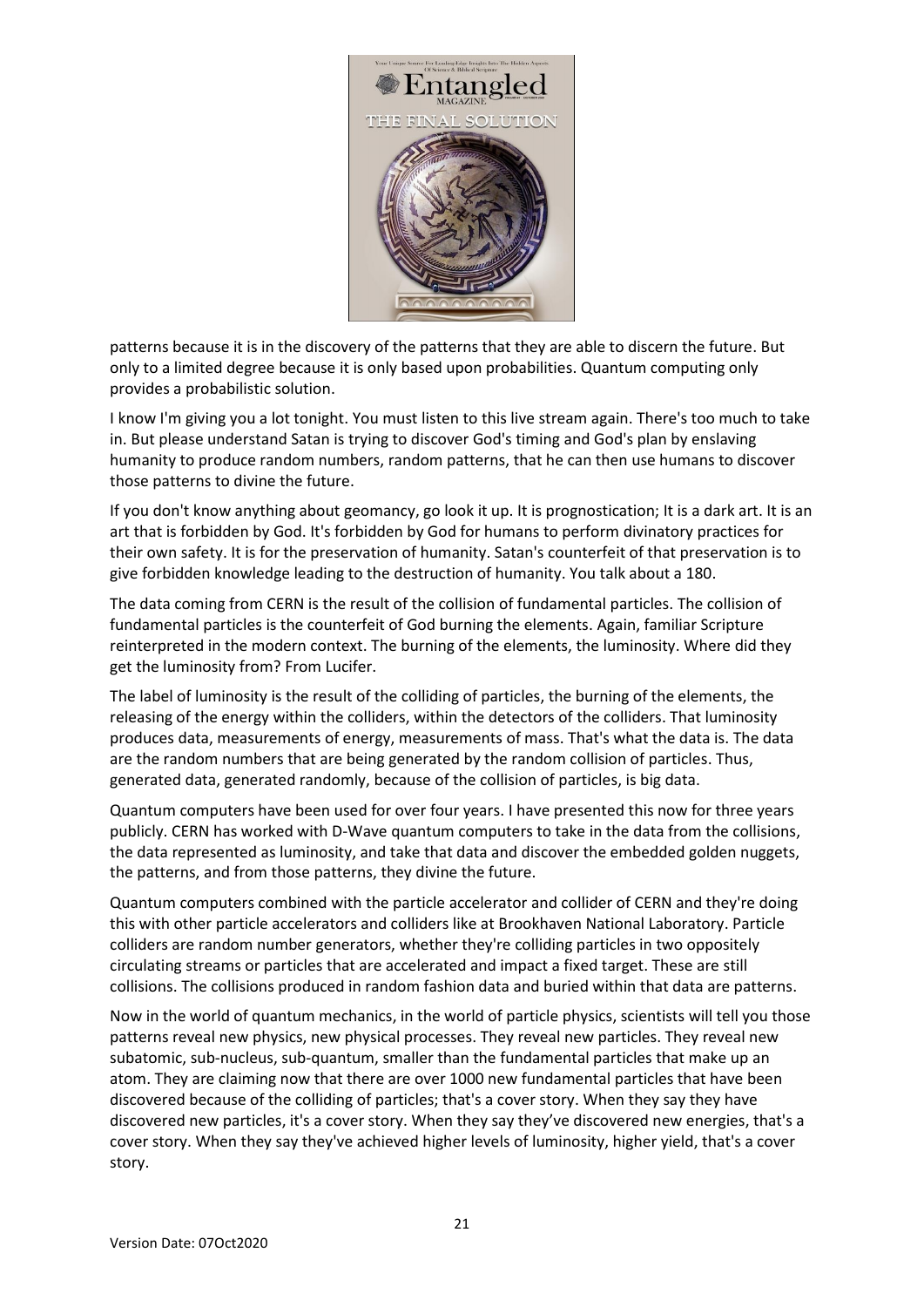

What is underneath the cover story are the patterns of data. Data that represent the energy levels: tera electron volts, giga electron volts, mega electron volts, peta electron volts. That's all data; all numbers representing that mass of particles represented by data. All that data, vast, vast quantities that's distributed over 100 research laboratories around the world.

So much data is produced by CERN and other colliders that it takes months, even years, for them to find what they're looking for. New particles, new energy signatures that indicate the discovery of new particles, most of which wink out of existence within picoseconds; just vaporize back to energy. But they have the fingerprint of an energy signature. I'm talking quantum mechanics and particle physics now, but those energy signatures are represented by data.

It's the data that is the gold. Forget about particles. Forget about energy. Forget about energy signatures. None of that; that is all cover story. They're really looking for the patterns of numbers (patterns of 0's and 1's) because the patterns divine the future; patterns are used.

Remember, all of this boils down to geomancy. Within geomancy, there are 16 basic patterns, and those 16 basic patterns are used to decipher, to understand, the random patterns. Those 16 figures are used by quantum computers replacing the human diviners of old. Quantum computers are replacing the human diviners of old, software-driven divination in quantum computers.

That software is based upon the 16 basic geomantic figures that a human diviner would use to discover the hidden patterns within the random dots made by a layperson in the sand who is seeking an answer from the human diviner. Today humans are seeking answers through quantum computers that apply the 16 geomantic figures whose sole purpose, the 16 figures, are to interpret the random data produced by CERN, produced by humans around the world using computers.

Those 16 geomantic figures of old that are used in quantum computers today tell the future. Auspicious and inauspicious; good times bad times. When is it a good time to do something? (auspicious); when it is it a bad time to do something (inauspicious). This is all familiar to long time patrons. Auspicious/Inauspicious is prognostication of the future. Is it a good time to do something tomorrow, next week, next year?

But it boils down to more than, "Is this a good time or a bad time to do something?" It is ultimately Satan trying to identify God's timeline.

I would venture to say that there are only a few elites in the world that understand what I am presenting. Kathleen and I together; I'm the mouthpiece today. I'm the face today of both Kathleen and myself. The initiates of the world in the secret societies, they know what I've just presented to you.

Satan has to reveal his systems, his plans, his initiates, his secret societies, his science, his quantum mechanics, his particle physics, his prognostications. He has to present all of that before he can present his Antichrist.

This is why the Holy Spirit is revealing all of this. This is why this is coming to you right now because we're on the threshold of the Antichrist identity being made known to the world.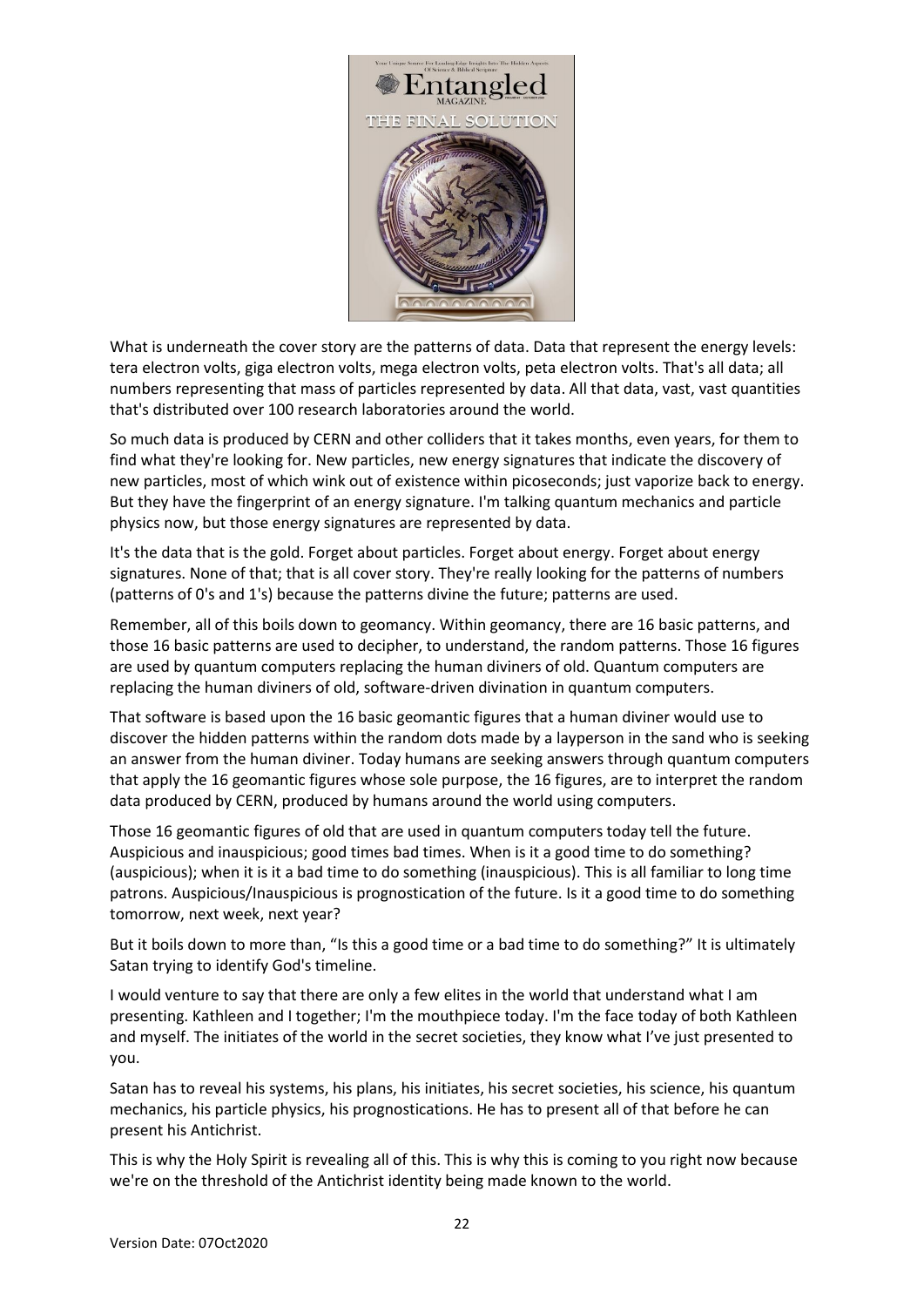

Because the vaccine delivery is coming fast, the microneedle array in Phase 4, distribution of the vaccine, is coming fast.

They are talking January, February, March, maybe April. Look at the timeline of the vaccine distribution that I presented to you. We are within months of the microneedle array patch. Therefore, we are within months of the revealing of the Antichrist.

The fact that we are presenting this information to you tonight of the quantum entangled electrons within every human connecting them through quantum entanglement to the sentient world simulation, the virtual reality world, that Satan is building that humans will be enslaved in that take the mark.

Remember, quantum entangled humans to quantum computers. That's the brain-computer interface. Forget about Elon Musk and his neural link. Forget about all that. Forget about 5G linking people to the virtual reality. Forget about all that. That's all theater.

What I'm presenting to you is the actual system of the mark of the beast wherein people are quantum entangled with the beast, with the mind of the Antichrist. God is revealing Satan's system before the Antichrist is revealed so that the world knows and can make a free-will decision about the destiny of their soul.

Satan must reveal his plans because God demands that people have all of the information presented even if they reject it even if they're blind to it, even if they are deaf to it, even if they turn their back to it.

What I'm doing tonight, Kathleen and myself is presenting the Gospel to the world. Scripture says that the Gospel will be presented to everyone on the planet so that they have the ability to make a clear choice. Nothing is hidden from anyone. They can choose to ignore it, but it is presented to the world, and we're doing that tonight.

Satan will quantum entangle a person that takes the mark to the Antichrist. Quantum computing is the Antichrist mind. Quantum computing is the Antichrist mind. Brain-computer interface is the quantum entanglement of humans, every cell in their body, including the brain, to the quantum computer. Multiple computers, daisy-chained, and network together that is the mind of the Antichrist. That's what the quantum computers are. God is revealing it right now, laying bare the bones of the infrastructure of the beast system. People will be quantum entangled with the mind of the Antichrist.

I don't think you've ever heard that anywhere else. But God has given us the understanding of quantum mechanics, quantum physics, particle physics, quantum computing, quantum dots, given us all the understanding. We can see from 40,000 ft. on Patch Airlines exactly what is going on now.

**The big take away**: **Humans quantum entangled with the Antichrist. Humans that take the mark of the beast will be quantum entangled with the mind of the Antichrist.**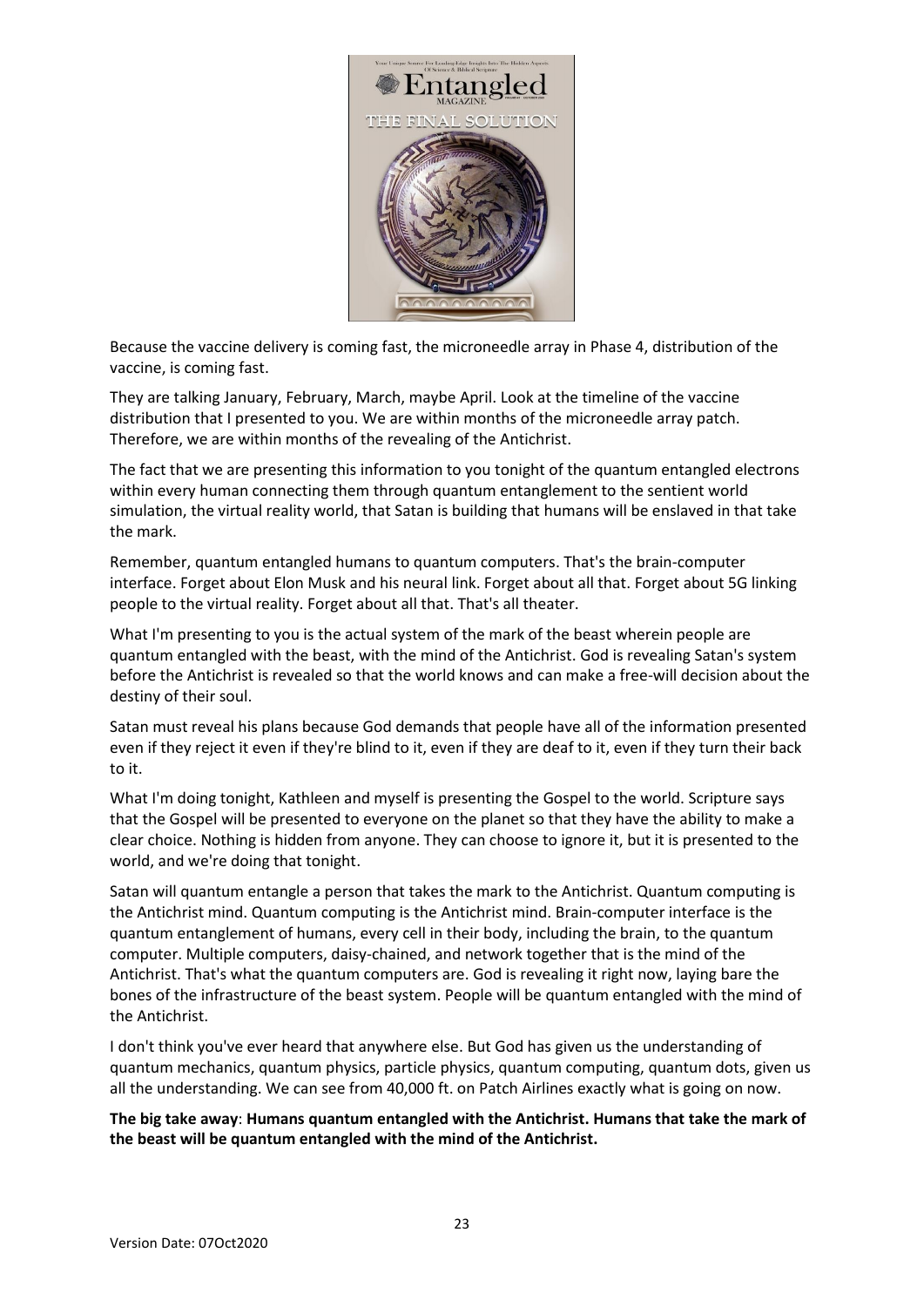

That's as simple as I can make it. If you want to take something and present it to people, that's it. The mark of the beast is the quantum entanglement of every cell, including the neurons of the mind with the quantum computer, Antichrist mind. The brain of the Antichrist is the quantum computing system. That's why it was built.

I don't know what else I can say. I've got some other reference material. Maybe let me just quickly take a look.

The golden ratio; look up Phi. Look this up for yourself, please, Phi. That's why they called their weeklong event, Phi; Φ. Phi is for neophytes. Phi in capital is the number 1.618033988749, and it goes on. Most often pronounced Phi like fly is simply an irrational number like Pi, P-I, which is 3.1459, etc. but one with many unusual mathematical properties. Unlike Pi, which is a transcendental number, Phi is the solution to its quadratic equation.

Phi is the basis for the golden ratio section or mean. The ratio or proportion determined by Phi, 1.618, was known to the Greeks as the dividing line in the extreme and mean ratio and to Renaissance artists as the divine proportion.

It is also called the golden section, the golden ratio, the golden mean. Phi, like Pi, is a ratio defined by geometric construction. Just as pi is the ratio of the circumference of a circle to its diameter, Phi is simply the ratio of the line segments that result in a line divided in one very special and unique way.

Fibonacci sequence, I'm not going to go into all of that. It's just a new number sequence. It's simply the sum of the two before. Look up the Fibonacci sequence. I'll give you a place to go for all this: goldennumber.net. Go to goldennumber.net and look at Phi. This is why they called it the Φ-week. It's the golden ratio: the Fibonacci number system, the Fibonacci sequence.

Why is all this important? Because it is geometric, it is mathematical. I'm giving you the short; distilled down take away of why they labeled it Phi. It's because it is the mathematical description of the virtual reality, sentient world simulation. It is the quantum computer-generated virtual reality of the beast of the Antichrist.

The Greek symbol Φ, Phi, is the symbol of the geometric construction, the programming, geometrically, mathematically constructed virtual reality. Those of you that understand how computer games are built, vectors. Computer simulations are geometric simulations. The software arranges the numbers geometrically. The virtual reality created by quantum computing utilizes numbers arranged in a geometric pattern, all summed up by Phi, the Greek symbol Φ.

Now Phi is the dividing of line segments and the ratio of those segments to one another. The dividing of the lines. Look at the Scripture that talks about how the Antichrist can create new laws and divide time. He can change time. Familiar Scripture in the modern interpretation, in the modern context. When we are reading about the Antichrist changing time, we're talking about the virtual reality generated by the dividing of the timeline.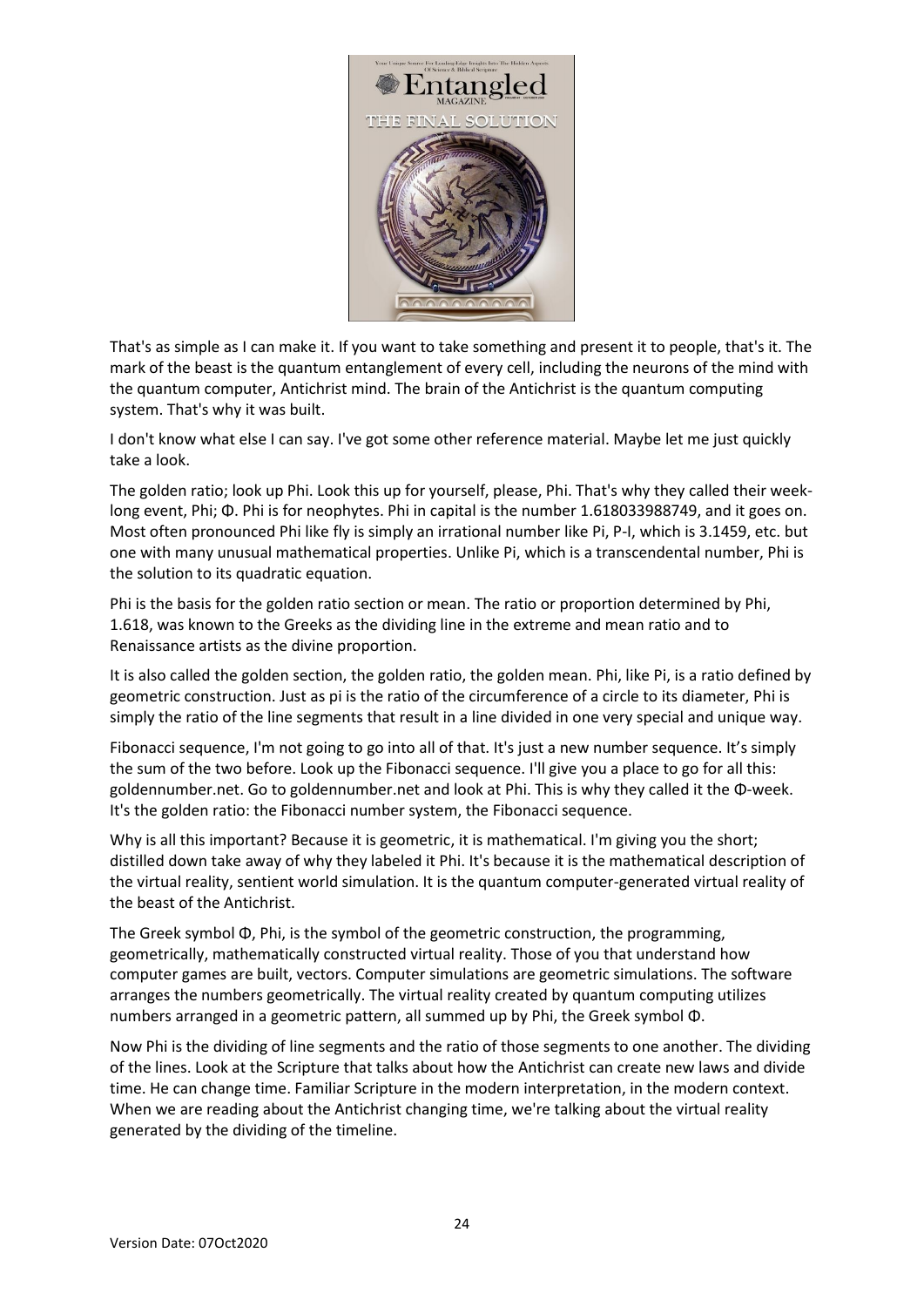

Phi is the dividing of the timeline, linear time. Time is a line, a straight line, as the human mind understands time. A straight line: a beginning and an end. Phi represents taking that straight line of the linear line of the timeline and dividing the timeline. That's what Phi is, dividing up the line.

When Satan, when the beast, when the Antichrist changes the laws, changes the laws of time, changes the time by dividing the line of time, which means he is changing our world, changing our physical environment. That's his counterfeit of burning of the elements. That is his counterfeit of the new Jerusalem.

Phi represents the geometry of the virtual reality. This is where computer gaming has its ultimate expression. Computer gaming was built for the purpose of building virtual realities. Computer gaming gave rise to artificial intelligence. The chipset gave rise to artificial intelligence. The algorithms of gaming chipsets are the algorithms that spawned the algorithms of artificial intelligence. The virtual reality geometric arrangement of the numbers in the programming of computer games creating the virtual reality in the games.

All those have their culmination in the virtual reality of the Antichrist. This is very complex. There are many moving parts. I appreciate that I'm overwhelming you tonight. Please listen to this live stream again. I will reproduce what we have said tonight in the pages of Entangled Magazine so that you can review it. You can digest it. You can pass it on in your witnessing to others.

The fact that the Holy Spirit is revealing this to you and me and Kathleen tonight is another indication of how near the revealing of the identity of the Antichrist is and following that will be the microneedle array patch.

God's sense of humor is that it is a patch and that Kathleen Patch and Anthony Patch are delivering the information about the patch. God's sense of humor.

Folks, I'm exhausted. I think we'll conclude. Tomorrow night, Tuesday, we'll present more. I will communicate with Doug Diamond tonight to render this live stream as quickly as possible. We will make this publicly available on YouTube tomorrow.

You can get a transcript of this (anthonypatchauthorgmail.com). Print it out. Read through. Share the transcript and email it to others. I'll do the best I can to reproduce it in the magazine. Josh, one of our Patrons, has a wonderful paper that he has written for the October issue of Entangled Magazine, which will be included.

I've got to tell you, folks, this is the coalescence of everything that Kathleen and I have been made aware of through the Holy Spirit. Everything that we have presented to you in the live streams and in the pages of Entangled Magazine. What I've presented to you tonight is the summation, the coalescence, of everything we have presented to you for 3.5 years.

Thank you, Doug, and thank all of you, all of the Patrons, who have made this possible through your support. Thank you to everyone who has been spreading the word to others.